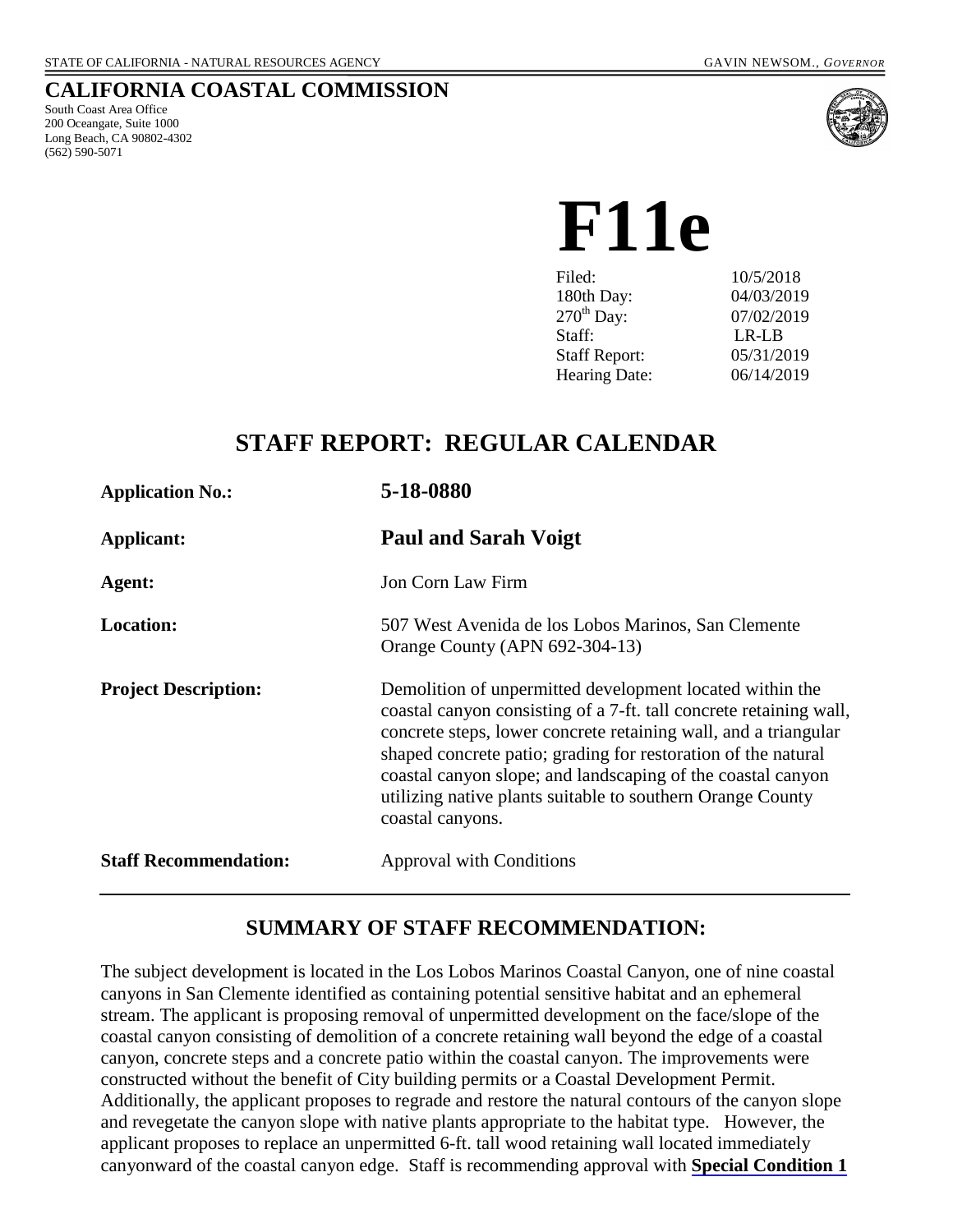requiring the applicant revise the project plans in order to remove all unpermitted development on the site, including the wood retaining wall and not to reconstruct the unpermitted wood retaining wall in its present location.

Staff is recommending **approval** of the proposed coastal development permit with **seven (7)** special conditions regarding: **1) Submittal of Final Revised Grading Plan; 2) Landscaping Plan; 3) [Construction Phase BMPs; 4\) Construction and Pollution Prevention Plan; 5\) Future](#page-4-0)  [Improvements; 6\) Assumption of Risk; and 7\) Condition Compliance.](#page-4-0)**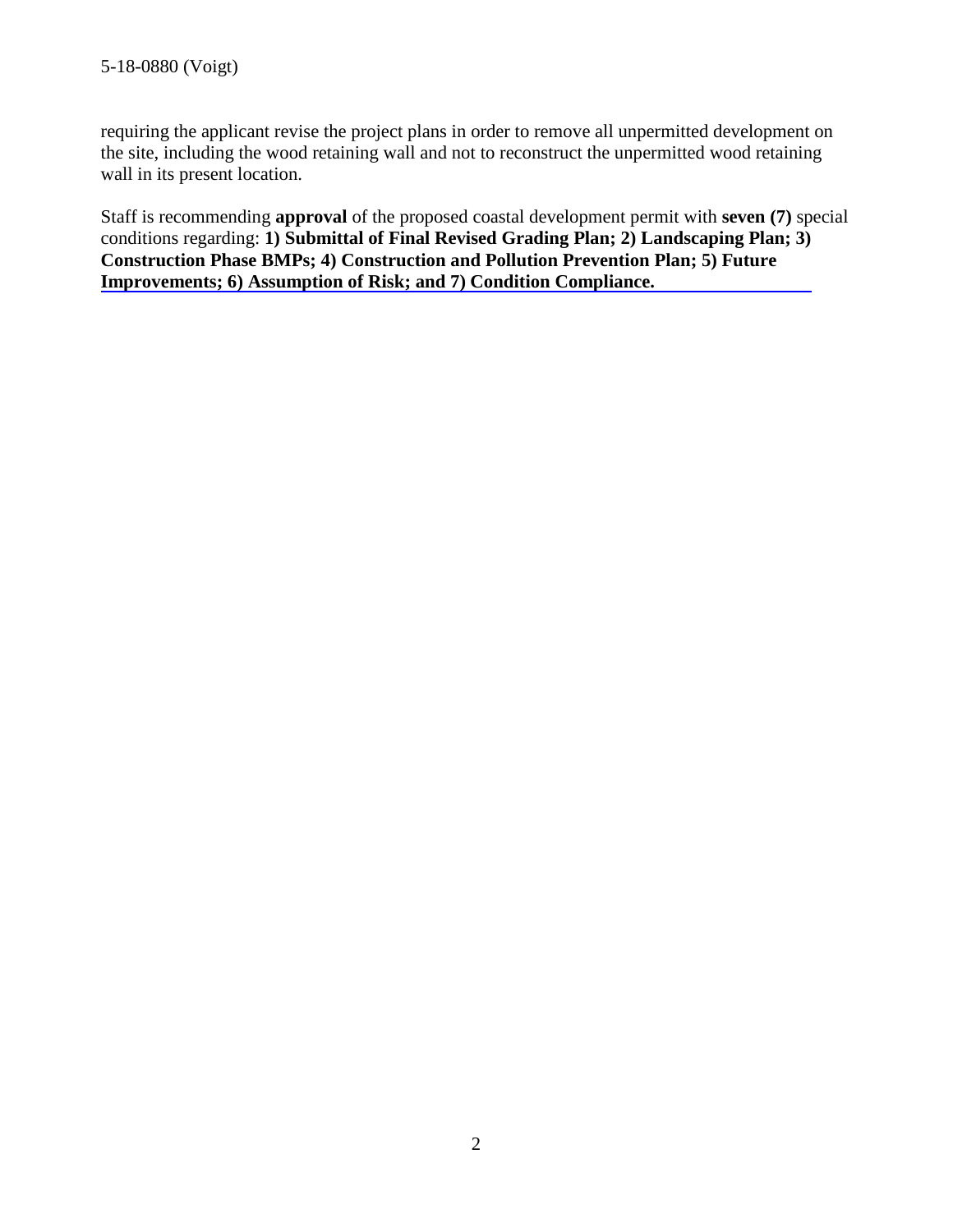# **TABLE OF CONTENTS**

| L. |                       |  |
|----|-----------------------|--|
|    |                       |  |
|    |                       |  |
|    |                       |  |
|    | $\mathbf{A}$          |  |
|    | B.                    |  |
|    | $\mathcal{C}_{\cdot}$ |  |
|    | D.                    |  |
|    | D.                    |  |
|    | $\mathbf{E}$          |  |
|    | $\mathbf{F}$ .        |  |
|    | G.                    |  |
|    | Н.                    |  |
|    | L.                    |  |

### **APPENDICES**

[Appendix A](#page-23-0) - Substantive File Documents

## **EXHIBITS**

- Exhibit 1 Vicinity Map/Aerial Photos
- Exhibit 2 Topographic Survey of the Site
- Exhibit 3 Site Plan Depicting Existing Conditions Unpermitted Development
- Exhibit 4 [Detail of 7-ft. tall CMU Wall in front of 6-ft. tall Wood Retaining Wall](https://documents.coastal.ca.gov/reports/2018/6/F11e/F11e-6-2018-exhibits.pdf)
- Exhibit 5 Site Historical Photographs
- Exhibit 6 2004 Site Photographs Depicting New Unpermitted Wood Retaining Wall
- Exhibit 7 Preliminary Grading Plan
- Exhibit 8 Geologic Plate and Cross-Sections
- Exhibit 9 Nearest Coastal Access Point
- Exhibit 10 LUP Figure 4-2-B Potential Sensitive Habitat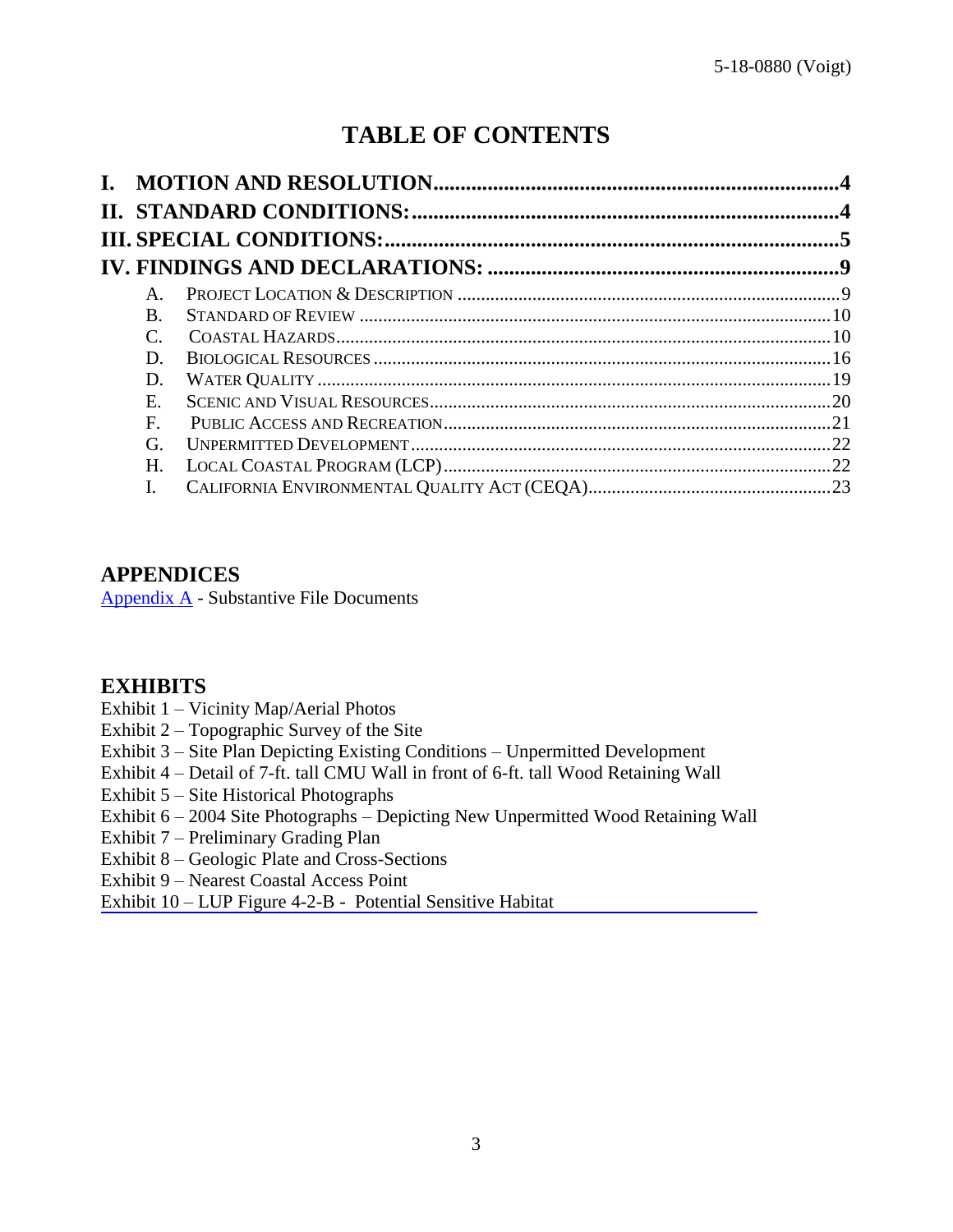## <span id="page-3-0"></span>**I. MOTION AND RESOLUTION**

#### **Motion:**

*I move that the Commission approve Coastal Development Permit Application No. 5-18-0880 pursuant to the staff recommendation.*

Staff recommends a YES vote. Passage of this motion will result in approval of the permit as conditioned and adoption of the following resolution and findings. The motion passes only by affirmative vote of a majority of the Commissioners present.

#### **Resolution:**

*The Commission hereby approves a coastal development permit for the proposed development and adopts the findings set forth below on grounds that the development as conditioned will be in conformity with the policies of Chapter 3 of the Coastal Act and will not prejudice the ability of the local government having jurisdiction over the area to prepare a Local Coastal Program conforming to the provisions of Chapter 3. Approval of the permit complies with the California Environmental Quality Act because either 1) feasible mitigation measures and/or alternatives have been incorporated to substantially lessen any significant adverse effects of the development on the environment, or 2) there are no further feasible mitigation measures or alternatives that would substantially lessen any significant adverse impacts of the development on the environment.*

## <span id="page-3-1"></span>**II. STANDARD CONDITIONS:**

This permit is granted subject to the following standard conditions:

- 1. **Notice of Receipt and Acknowledgment**. The permit is not valid and development shall not commence until a copy of the permit, signed by the permittee or authorized agent, acknowledging receipt of the permit and acceptance of the terms and conditions, is returned to the Commission office.
- 2. **Expiration.** If development has not commenced, the permit will expire two years from the date on which the Commission voted on the application. Development shall be pursued in a diligent manner and completed in a reasonable period of time. Application for extension of the permit must be made prior to the expiration date.
- 3. **Interpretation.** Any questions of intent of interpretation of any condition will be resolved by the Executive Director or the Commission.
- 4. **Assignment.** The permit may be assigned to any qualified person, provided assignee files with the Commission an affidavit accepting all terms and conditions of the permit.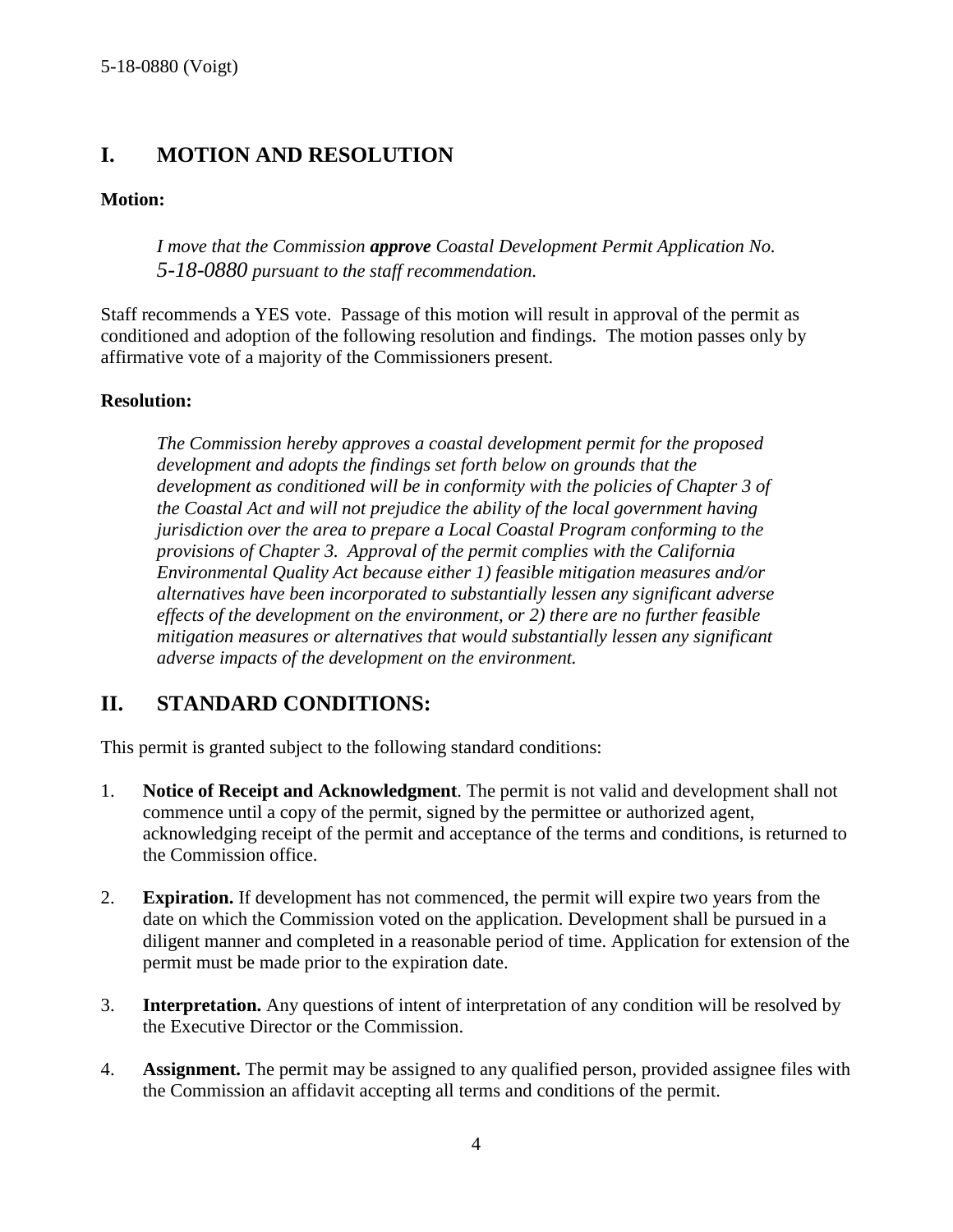<span id="page-4-0"></span>5. **Terms and Conditions Run with the Land.** These terms and conditions shall be perpetual, and it is the intention of the Commission and the permittee to bind all future owners and possessors of the subject property to the terms and conditions.

## <span id="page-4-1"></span>**III. SPECIAL CONDITIONS:**

This permit is granted subject to the following special conditions:

- 1. **Submittal of Revised Final Grading Plan.** PRIOR TO ISSUANCE OF THE COASTAL DEVELOPMENT PERMIT, the applicants shall submit, for the review and approval of the Executive Director, two (2) full size sets of revised site plan, demolition plan, and final grading plans prepared by an appropriately licensed professional that conforms with the plans submitted to the Commission titled Preliminary Grading Plan dated May 13, 2019 prepared by TerraCosta Consulting Group, except that they shall be modified as required below:
	- (1) The revised plans shall demonstrate:
		- (a) Removal/demolition of an unpermitted wood retaining wall buried behind the 7-ft. tall concrete retaining wall proposed to be removed;
		- (b) Removal/demolition of an unpermitted wood fence at approximately the 82-ft. contour line of the canyon slope;
		- (c) Repair/reconstruction of the coastal canyon edge;
		- (d) Accessory development (i.e., concrete patio, garden walls, retaining walls) at the canyon top shall be setback a minimum of 5-feet from the coastal canyon edge.
		- (e) The revised final plans shall be certified by a licensed professional or professionals as applicable (e.g., surveyor, geotechnical engineer), based on current information and professional standards to ensure that they are consistent with the Commission's approval and with the recommendations of any required technical reports.

The permittee shall undertake development in conformance with the approved final plans unless the Commission amends this permit or the Executive Director provides a written determination that no amendment is legally required for any proposed minor deviations.

- 2. **Landscaping Plan.** PRIOR TO ISSUANCE OF THE COASTAL DEVELOPMENT PERMIT, the applicants shall submit, for review and approval by the Executive Director, two (2) full size sets of final landscaping plans prepared by an appropriately licensed landscape architect or a qualified resource specialist. The consulting landscape architect or qualified landscape professional shall certify in writing that the final Landscape plans are in conformance with the following requirements:
	- (1) It shall include a planting schedule that indicates that the planting plan shall be implemented within thirty (30) days of completion of permitted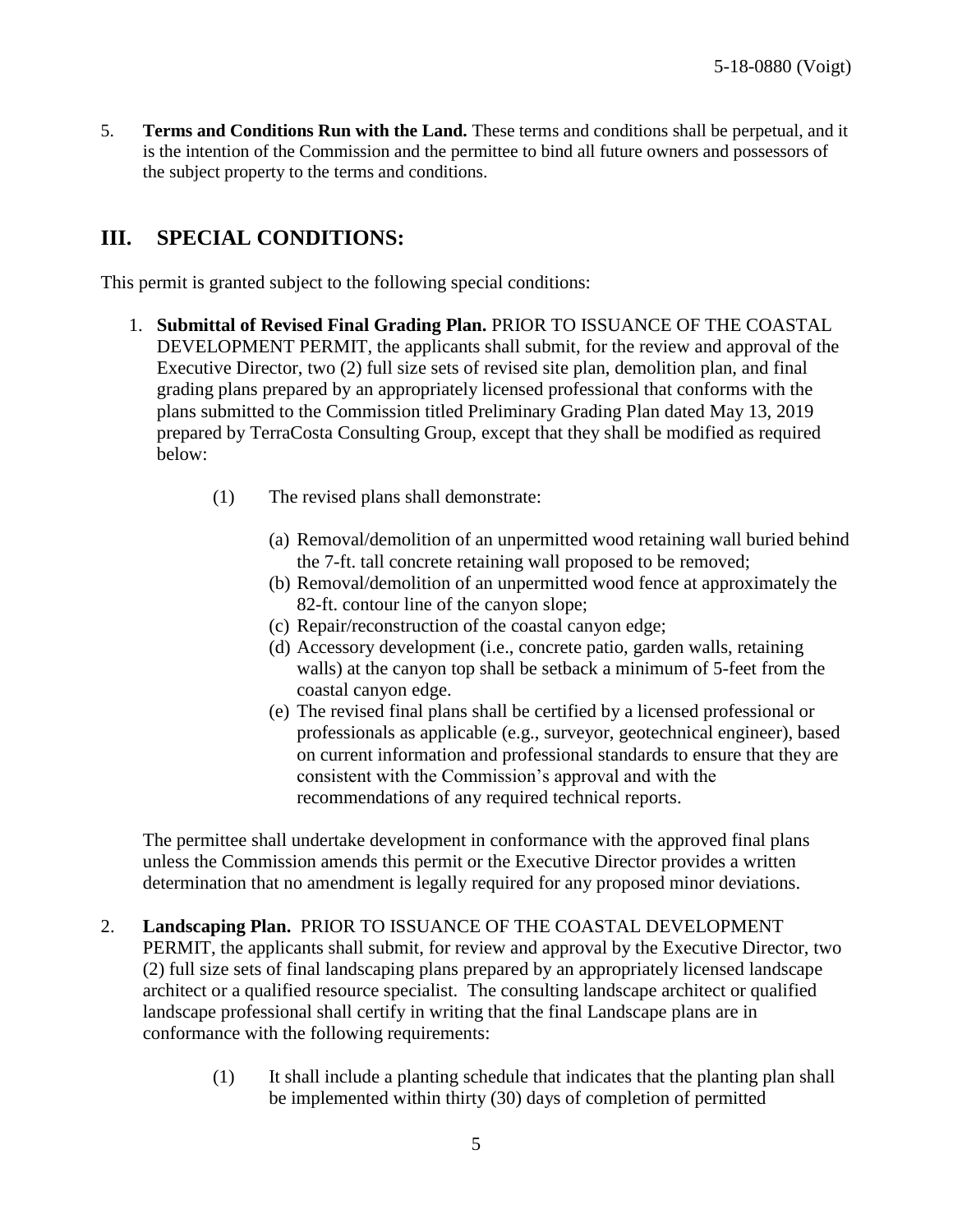development. Within ninety (90) days of completion of permitted development, the Permittee shall submit for the review and written approval of the Executive Director a landscaping implementation report, prepared by a licensed Landscape Architect or qualified resource specialist that certifies whether the on-site landscaping is in conformance with the landscape plan approved pursuant to this special condition. The implantation report shall include photographic documentation of plant species and plant coverage.

- (2) All cut and fill slopes shall be stabilized with planting at the completion of final grading. Such planting shall be adequate to provide 90 percent coverage within two  $(2)$  years, and this requirement shall apply to all disturbed soils.
- (3) Landscaped areas within the coastal canyon shall be planted and maintained for slope stability, erosion control, and habitat enhancement consistent with fire safety requirements. To minimize the need for irrigation and minimize encroachment of non-native plant species into adjacent or nearby native plant areas, all landscaping shall only consist of drought tolerant and non-invasive plants native to coastal Orange County and appropriate to the habitat type. All native plant species shall be of local genetic stock as listed by the California Native Plant Society. (See [http://www.cnps.org/cnps/grownative/lists.php.](http://www.cnps.org/cnps/grownative/lists.php)) No plant species listed as

problematic and/or invasive by the California Native Plant Society [\(http://www.CNPS.org/\)](http://www.cnps.org/), the California Invasive Plant Council (formerly the California Exotic Pest Plant Council) [\(http://www.cal-ipc.org/\)](http://www.cal-ipc.org/), or as may be identified from time to time by the State of California shall be employed or allowed to naturalize or persist on the site. No plant species listed as a "noxious weed" by the State of California or the U.S. Federal Government shall be shall be planted or allowed to naturalize or persist on the site.

- (4) All landscaped areas on the project site shall be maintained in a litter-free, weed-free, and healthy growing condition throughout the life of the project and, whenever necessary, shall be replaced with new plant materials to ensure continued compliance with applicable landscape requirements.
- (5) No permanent irrigation system shall be allowed within the canyon portion of the project site. Any existing in-ground irrigation systems shall be disconnected and capped. Temporary above ground irrigation to allow the establishment of the plantings is allowed. If using potable water for irrigation, the project shall use water-conserving emitters (e.g. microspray) and drip irrigation. Use of weather-based irrigation controllers and reclaimed water for irrigation is encouraged. The landscaping plan shall show all the existing vegetation and any existing irrigation system along with notations regarding all changes necessary thereto to comply with the requirements of this special condition.
- (6) The use of rodenticides containing any anticoagulant compounds is prohibited.

The permittee shall undertake development in accordance with the approved plan. Any proposed changes to the approved final plan shall be reported to the Executive Director. No changes to the approved final plans shall occur without a Commission amendment to this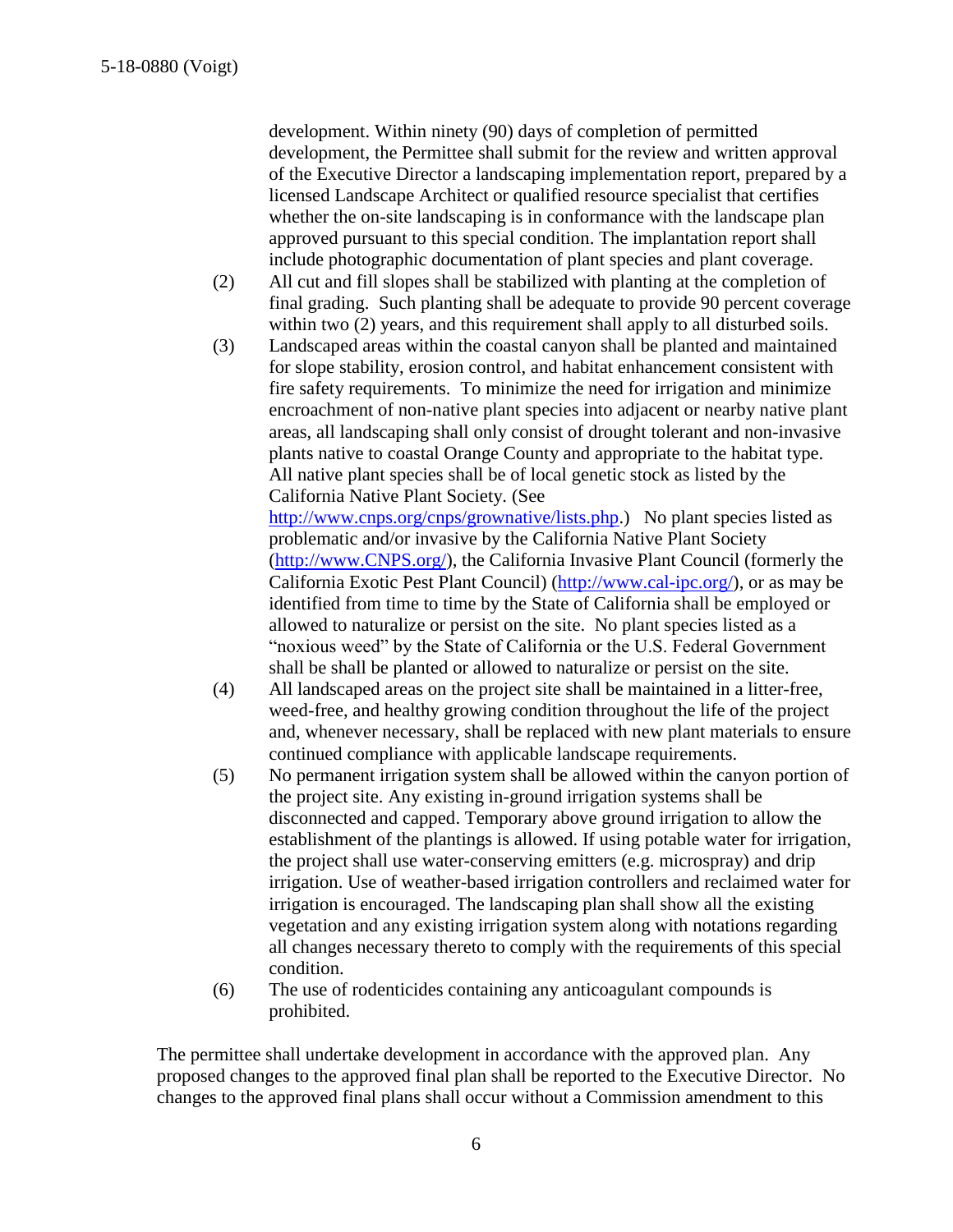<span id="page-6-0"></span>coastal development permit unless the Executive Director determines that no amendment is required.

- 3. **Storage of Construction Materials, Mechanized Equipment and Removal of Construction Debris.** The permittee shall comply with the following construction-related requirements:
	- (1) No construction materials, debris, or waste shall be placed or stored where it may be subject to water, wind, rain, or dispersion;
	- (2) Any and all debris resulting from construction activities shall be removed from the project site within 24 hours of completion of the project;
	- (3) Construction debris and sediment shall be removed from construction areas each day that construction occurs to prevent the accumulation of sediment and other debris which may be discharged into coastal waters;
	- (4) Erosion control/sedimentation Best Management Practices (BMP's) shall be used to control dust and sedimentation impacts to coastal waters during construction. BMPs shall include, but are not limited to: placement of sand bags around drainage inlets to prevent runoff/sediment transport into coastal waters; and
	- (5) All construction materials, excluding lumber, shall be covered and enclosed on all sides, and as far away from a storm drain inlet and receiving waters as possible.

Best Management Practices (BMPs) designed to prevent spillage and/or runoff of construction-related materials, sediment, or contaminants associated with construction activity shall be implemented prior to the on-set of such activity. Selected BMPs shall be maintained in a functional condition throughout the duration of the project. Such measures shall be used during construction:

- (1) The applicant shall ensure the proper handling, storage, and application of petroleum products and other construction materials. These shall include a designated fueling and vehicle maintenance area with appropriate berms and protection to prevent any spillage of gasoline or related petroleum products or contact with runoff. It shall be located as far away from the receiving waters and storm drain inlets as possible;
- (2) The applicant shall develop and implement spill prevention and control measures;
- (3) The applicant shall maintain and wash equipment and machinery in confined areas specifically designed to control runoff. Thinners or solvents shall not be discharged into sanitary or storm sewer systems. Washout from concrete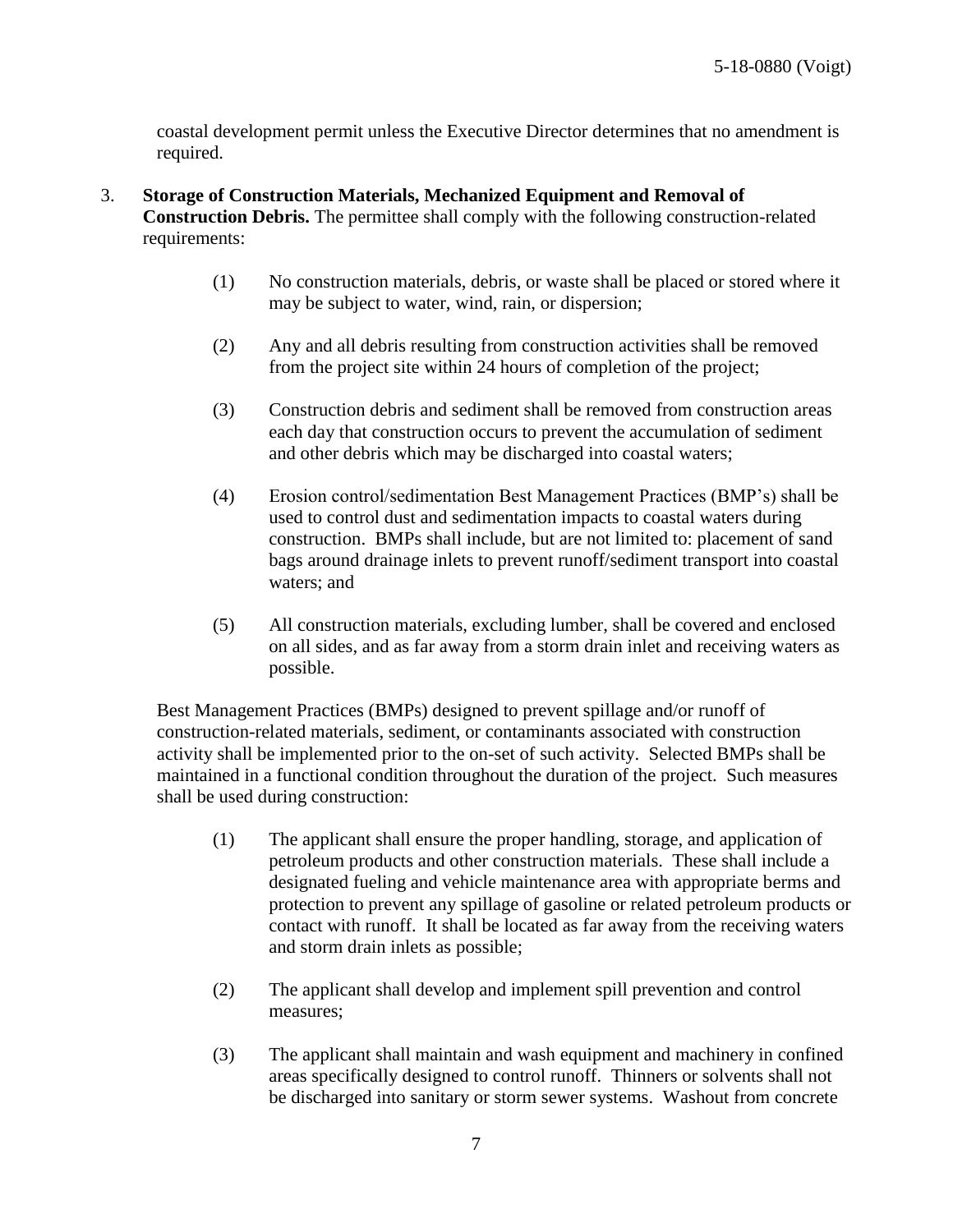trucks shall be disposed of at a location not subject to runoff and more than 50-feet away from a stormdrain, open ditch or surface water; and

- (4) The applicant shall provide adequate disposal facilities for solid waste, including excess concrete, produced during construction.
- 4. **Construction and Pollution Prevention Plan.** PRIOR TO ISSUANCE OF THE COASTAL DEVELOPMENT PERMIT the applicant shall submit, for the review and approval of the Executive Director, a final Construction and Pollution Prevention Plan. The final Plan shall demonstrate that all construction, including, but not limited to, clearing, grading, staging, storage of equipment and materials, or other activities that involve demolishing structures and ground disturbance, minimizes erosion and the discharge of sediment off-site or to coastal waters through the use of appropriate Best Management Practices (BMPs), including:
	- 1. Land disturbance during construction (e.g., clearing, grading, and cut-and-fill) shall be minimized, and grading activities shall be phased, to avoid increased erosion and sedimentation.
	- 2. Erosion control BMPs (such as mulch, soil binders, geotextile blankets or mats, or temporary seeding) shall be installed as needed to prevent soil from being transported by water or wind. Temporary BMPs shall be implemented to stabilize soil on graded or disturbed areas as soon as feasible during construction, where there is a potential for soil erosion to lead to discharge of sediment off-site or to coastal waters.
	- 3. Sediment control BMPs (such as silt fences, fiber rolls, sediment basins, inlet protection, sand bag barriers, or straw bale barriers) shall be installed as needed to trap and remove eroded sediment from runoff, to prevent sedimentation of coastal waters.
	- 4. Tracking control BMPs (such as a stabilized construction entrance/exit, and street sweeping) shall be installed or implemented as needed to prevent tracking sediment off-site by vehicles leaving the construction area.
	- 5. Runoff control BMPs (such as a concrete washout facility, dewatering tank, or dedicated vehicle wash area) that will be implemented during construction to retain, infiltrate, or treat stormwater and non-stormwater runoff.
	- 6. Grading shall be avoided during the rainy season, from October 1 to April 30.
- 5. **Future Improvements.** This permit is only for the development described in Coastal Development Permit No. **5-18-0880**. Except as provided in Public Resources Code section 30610 and applicable regulations, any future development as defined in PRC section 30106, including, but not limited to, a change in the density or intensity of use land, shall require an amendment to Permit No. **5-18-0880** from the California Coastal Commission or shall require an additional coastal development permit from the California Coastal Commission or from the applicable certified local government.
- 6. **Assumption of Risk, Waiver of Liability and Indemnity.** By acceptance of this permit, the applicant acknowledges and agrees (i) that the site may be subject to hazards from bluff and slope instability, erosion, landslides, fires, or other natural hazards; (ii) to assume the risks to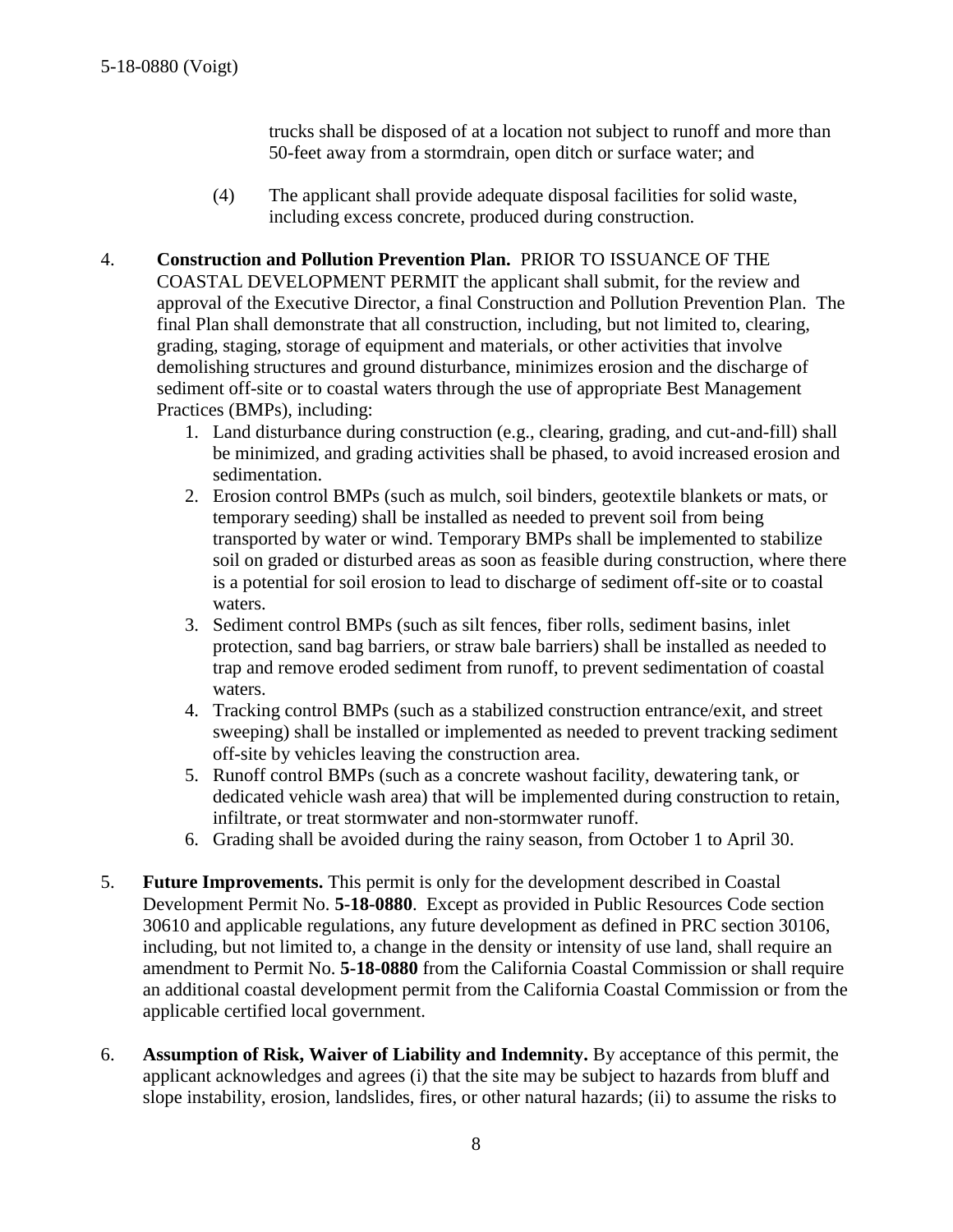<span id="page-8-2"></span>the applicant and the property that is the subject of this permit of injury and damage from such hazards in connection with this permitted development; (iii) to unconditionally waive any claim of damage or liability against the Commission, its officers, agents, and employees for injury or damage from such hazards; and (iv) to indemnify and hold harmless the Commission, its officers, agents, and employees with respect to the Commission's approval of the project against any and all liability, claims, demands, damages, costs (including costs and fees incurred in defense of such claims), expenses, and amounts paid in settlement arising from any injury or damage due to such hazards.

**7. Condition Compliance.** WITHIN 60 DAYS OF COMMISSION ACTION ON THIS CDP APPLICATION, or within such additional time as the Executive Director may grant for good cause, the applicant shall satisfy all requirements specified in the conditions hereto that the applicant is required to satisfy prior to issuance of this permit. Failure to comply with this requirement may result in the institution of enforcement action under the provisions of Chapter 9 of the Coastal Act.

## <span id="page-8-0"></span>**IV. FINDINGS AND DECLARATIONS:**

#### <span id="page-8-1"></span>**A. PROJECT LOCATION & DESCRIPTION**

The proposed development is located at 507 West Avenida de los Lobos Marinos in the City of San Clemente, Orange County (**[Exhibit 1](https://documents.coastal.ca.gov/reports/2018/6/F11e/F11e-6-2018-exhibits.pdf)**). The subject site is a 7,200 sq. ft. lot designated RL (Residential Low Density) in the San Clemente certified Land Use Plan (LUP). Surrounding development consists of single-family residences. The site consists of a generally flat pad facing Avenida de los Lobos Marinos and descends 60 feet down a coastal canyon slope. The nearest public beach access and access to the Coastal Trail and public beach is available at the Lost Winds Access Point, a ten-foot wide public easement between two private residences consisting of a dirt path that leads from the street down the steep bluff slope located approximately 400 yards southwest of the subject site. Access to the beach is via a protected pedestrian at-grade railroad crossing **([Exhibit 9\)](https://documents.coastal.ca.gov/reports/2018/6/F11e/F11e-6-2018-exhibits.pdf)**.

Circa 2014, the property owner (current applicant) constructed rear yard improvements that extended beyond the canyon edge into the canyon slope without the benefit of City building permits or a Coastal Development Permit. The applicant constructed an approximately 7-ft. high concrete masonry unit (CMU) retaining wall in front of a 6-ft. high wood retaining wall that supported the rear yard area, thus further encroaching into the canyon and furthermore, constructed other accessory development in the canyon without coastal development permits, including concrete stairs down the canyon, a series of short retaining walls along the canyon slope, and a flat paved triangular shaped concrete patio area further down the canyon slope (**[Exhibit 3](https://documents.coastal.ca.gov/reports/2018/6/F11e/F11e-6-2018-exhibits.pdf))**. **[Exhibit 4](https://documents.coastal.ca.gov/reports/2018/6/F11e/F11e-6-2018-exhibits.pdf)** provides a detail of the 7-ft. tall CMU wall constructed in front (canyonward) of the 6-ft. wood retaining wall. The City issued a stop work notice in August 2014 and required the property owner to apply for the appropriate permits. According to information provided by the applicant, a wood retaining wall at the canyon edge was in place pre-Coastal Act, as early as the 1950s when the original residence was constructed. However, the original pre-Coastal wood retaining wall has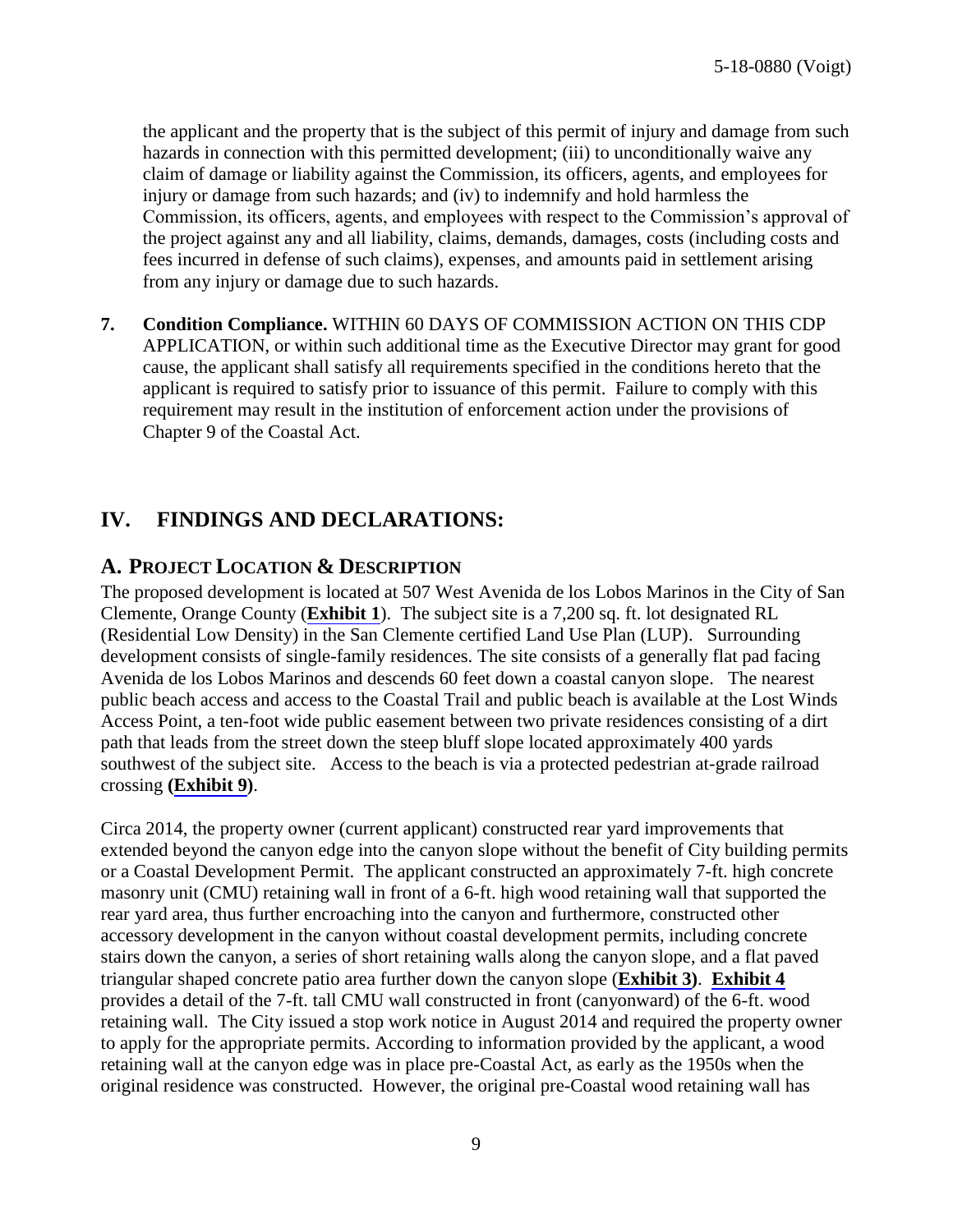since been completely replaced (redeveloped), and the wood retaining wall currently present onsite when the applicants acquired the property was replaced with a new wood retaining wall, also without a coastal development permit, in 2004 by a previous property owner.

The applicant proposes to resolve most of the aforementioned unpermitted development by removing the unpermitted development that was undertaken in 2014 located within the coastal canyon consisting of the 7-ft. concrete retaining wall, concrete steps, lower concrete retaining wall, and a concrete patio; grading to restore the natural coastal canyon slope; and landscaping the coastal canyon utilizing native plants. The proposed preliminary grading plan created by TerraCosta Consulting Group dated May 13, 2019 proposes to re-grade and re-contour the canyon slope at a 2:1 gradient (horizontal to vertical) per City/County grading ordinances to achieve geologic safety of the slope (**[Exhibit 7\)](https://documents.coastal.ca.gov/reports/2018/6/F11e/F11e-6-2018-exhibits.pdf)**. However, as depicted on Sheet-4 of the preliminary grading plan, the applicant is proposing "rehabilitation" of the 2004 wood wall (which does not constitute a Pre-Coastal structure) located immediately inland of the upper most 7-ft. concrete retaining wall at the canyon edge. The wood retaining wall would be exposed after demolition of the unpermitted concrete retaining wall. The applicant proposes to replace the 4x4 wood posts supporting the wood retaining wall with soldier piles (supporting steel I-beams) imbedded a minimum of 10-feet into the soil and to replace the wood lagging with 4x12 pressure-treated douglas fir wood. Per the proposed preliminary plan, "rehabilitation" of the wood wall would result in a completely new wood retaining wall with a deeper caisson footings/foundation and thus, is considered new development.

### <span id="page-9-0"></span>**B. STANDARD OF REVIEW**

The Commission certified the Land Use Plan (LUP) for the City of San Clemente on May 11, 1988, and certified an amendment approved in October 1995. On April 10, 1998, the Commission certified with suggested modifications the Implementation Plan (IP) portion of the Local Coastal Program. The suggested modifications expired on October 10, 1998. The City re-submitted on June 3, 1999, but withdrew the submittal on October 5, 2000. Most recently in 2018, the City certified an LUP amendment for a comprehensive update of the LUP. The City is currently also working on resubmittal of an IP, however, at this time the City has no certified LCP.

Therefore, Chapter Three policies of the Coastal Act is the standard of review. The City's certified LUP is used for guidance.

## <span id="page-9-1"></span>**C. COASTAL HAZARDS**

Section 30253 of the Coastal Act states, in pertinent part:

*New development shall:* 

*(1) Minimize risks to life and property in areas of high geologic, flood, and fire hazard.*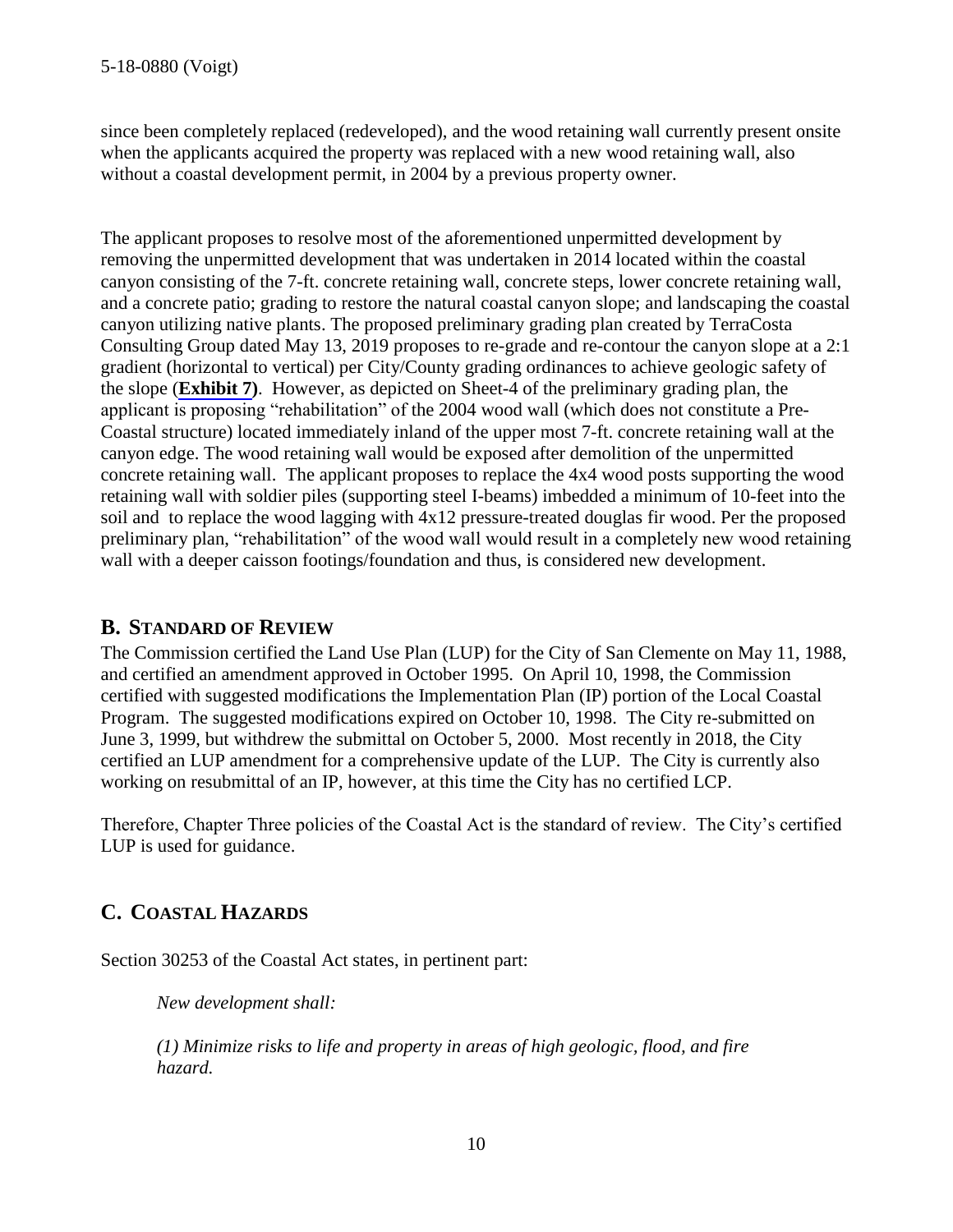*(2) Assure stability and structural integrity, and neither create nor contribute significantly to erosion, geologic instability, or destruction of the site or surrounding area or in any way require the construction of protective devices that would substantially alter natural landforms along bluffs and cliffs.*

#### **City of San Clemente LUP Policies**

- *HAZ-1 Hazards Review. Review applications for new development, to determine the presence of geologic, coastal or fire hazards. Geologic hazards include but are not limited to faults, earthquakes, slope instability, landslides, liquefaction, and erosion; coastal hazards include but are not limited to inundation, tidal flooding, storm flooding, wave impacts, elevated groundwater and saltwater intrusion, erosion and changes to these hazards due to sea level rise. If present, ensure hazards are avoided and/or mitigated, as required by the policies in this Section.*
- *HAZ-2 Development Near Hazards. New development that is in proximity to a geologic, coastal or fire hazard area shall be sited and designed in ways that avoid and/or mitigate risks to life and property, provide for or maintain existing public access and recreation, protect and enhance scenic resources, avoid and/or mitigate adverse impacts to the quality or quantity of the natural supply of sediment to the coastline, control runoff, and account for sea level rise and coastal storm surge projections.*
- *HAZ-3 Development Exposure to Hazards. Minimize the exposure of new development to geologic, coastal (including inundation from sea level rise, wave up-rush, storm surge, and stream flooding), and fire hazards. Ensure that new bluff, canyon, or shoreline development will be safe from, and will not contribute to, geologic instability, erosion or other hazards over the life of the development, taking into account the effects of sea level rise on all relevant hazards. Ensure that new development does not contribute to the destruction of the site or the surrounding area.*
- *HAZ-21 Restrict Bluff/Canyon/Shoreline Retention Devices. When consistent with Policy GEN-8, the construction, reconstruction, expansion, and/or replacement of a bluff/canyon/ shoreline protective device, (i.e. revetments, breakwaters, groins, seawalls, bluff protective devices, deep piers/caissons, or other artificial structures as defined in Chapter 7 that alter natural landforms or alter bluff/canyon/shoreline processes), for coastal erosion control and hazards protection, are prohibited, except pursuant to a CDP where it can be shown that either the device fully complies with all relevant LCP policies and the coastal access and recreation policies of the Coastal Act, or all of the following are met:*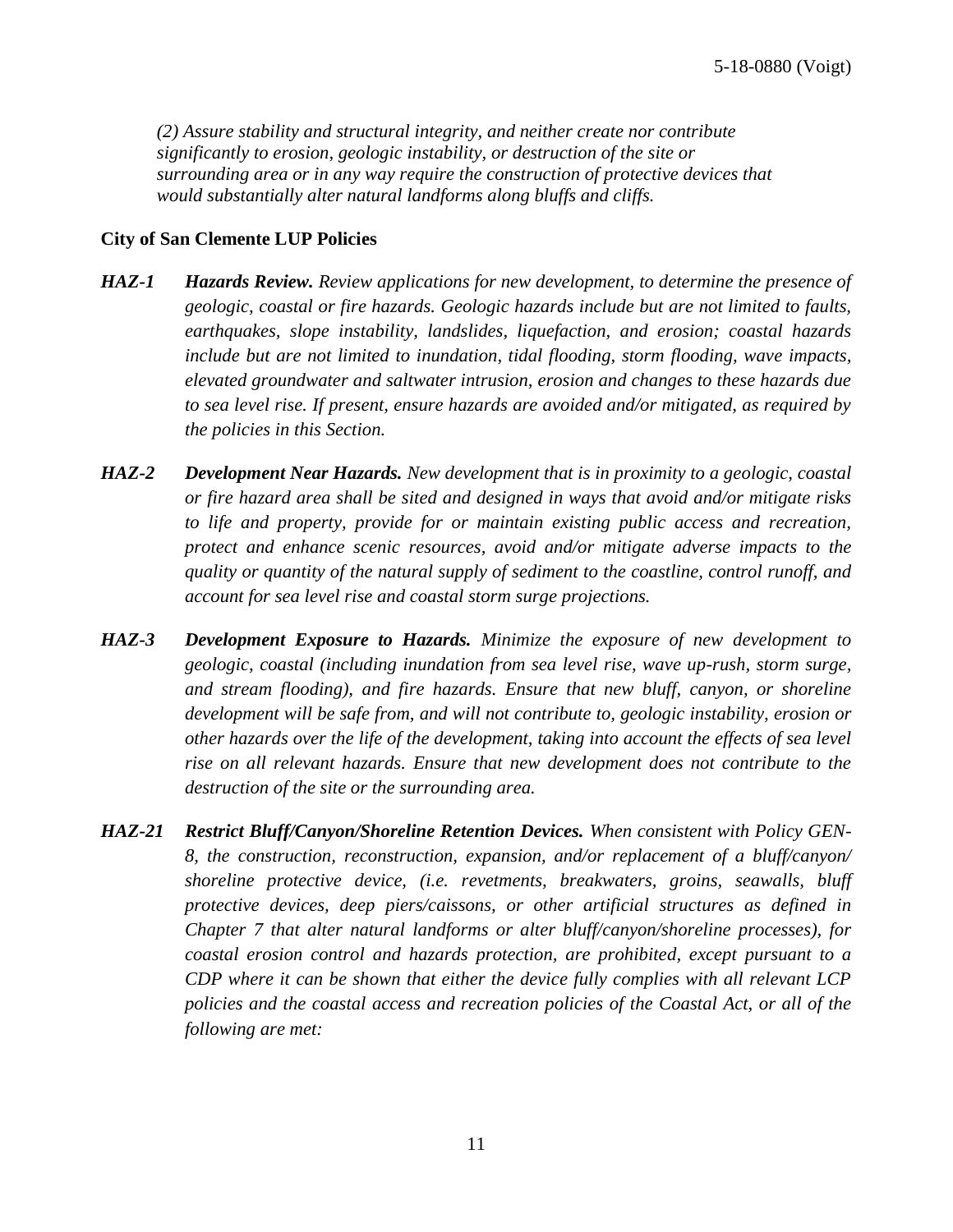- *a. The bluff, canyon or shoreline protective device is required for the protection of coastal-dependent uses, existing structure(s) (including a principal structures or residence or public beaches in danger from erosion,*
- *b. Where there is no less environmentally damaging alternative to the bluff, canyon or shoreline protective device,*
- *c. The device is sited to avoid sensitive resources,*
- *d. The device is designed to eliminate or mitigate adverse impacts on local shoreline sand supply and public access and to avoid or, where avoidance is infeasible, to minimize and mitigate the encroachment on the public beach, and*
- *e. The device is designed to minimize adverse visual impacts to the maximum extent feasible.*
- *HAZ-32 New Development in Hazard Areas. New development shall only be permitted where an adequate factor of safety can be provided including on sites with ancient landslides, unstable slopes, or other geologic hazards.*
- *HAZ-33 Development on Hillsides, Canyons and Bluffs. New development shall be designed and sited to maintain the natural topographic characteristics of the City's natural landforms by minimizing the area and height of cut and fill, minimizing pad sizes, siting and designing structures to reflect natural contours, clustering development on lesser slopes, restricting development within setbacks consistent with HAZ-41 and HAZ-47, and/or other techniques. Any landform alteration proposed shall be minimized to the maximum extent feasible. Development partially or wholly located in a coastal canyon or bluff or along the shoreline shall minimize the disturbance to the natural topographic characteristics of the natural landforms.*
- *HAZ-36 Improvements to Non-Conforming Structures. Principal and accessory structures lawfully built along a coastal canyon, bluff or shoreline area pursuant to a Coastal Commission-issued Coastal Development Permit or subject to a Categorical Exclusion prior to the effective date of the LCP that do not conform to the LCP shall be considered legal non-conforming structures. Such structures may be maintained and repaired, as long as the maintenance or repairs do not increase the size or degree of non-conformity. Additions and improvements to such structures that are not considered a Major Remodel, as defined herein, or development authorized under a Categorical Exclusion Order, may be permitted provided that such additions or improvements do not increase the size or the degree of the nonconformity, comply with the current policies and standards of the LCP, and the remaining portion of the structure complies with the laws and regulations in effect when the structure was established. Complete demolition and reconstruction or Major Remodel is not permitted unless the entire structure is brought*  into conformance with the policies and standards of the LCP, including any requirement *for a CDP.*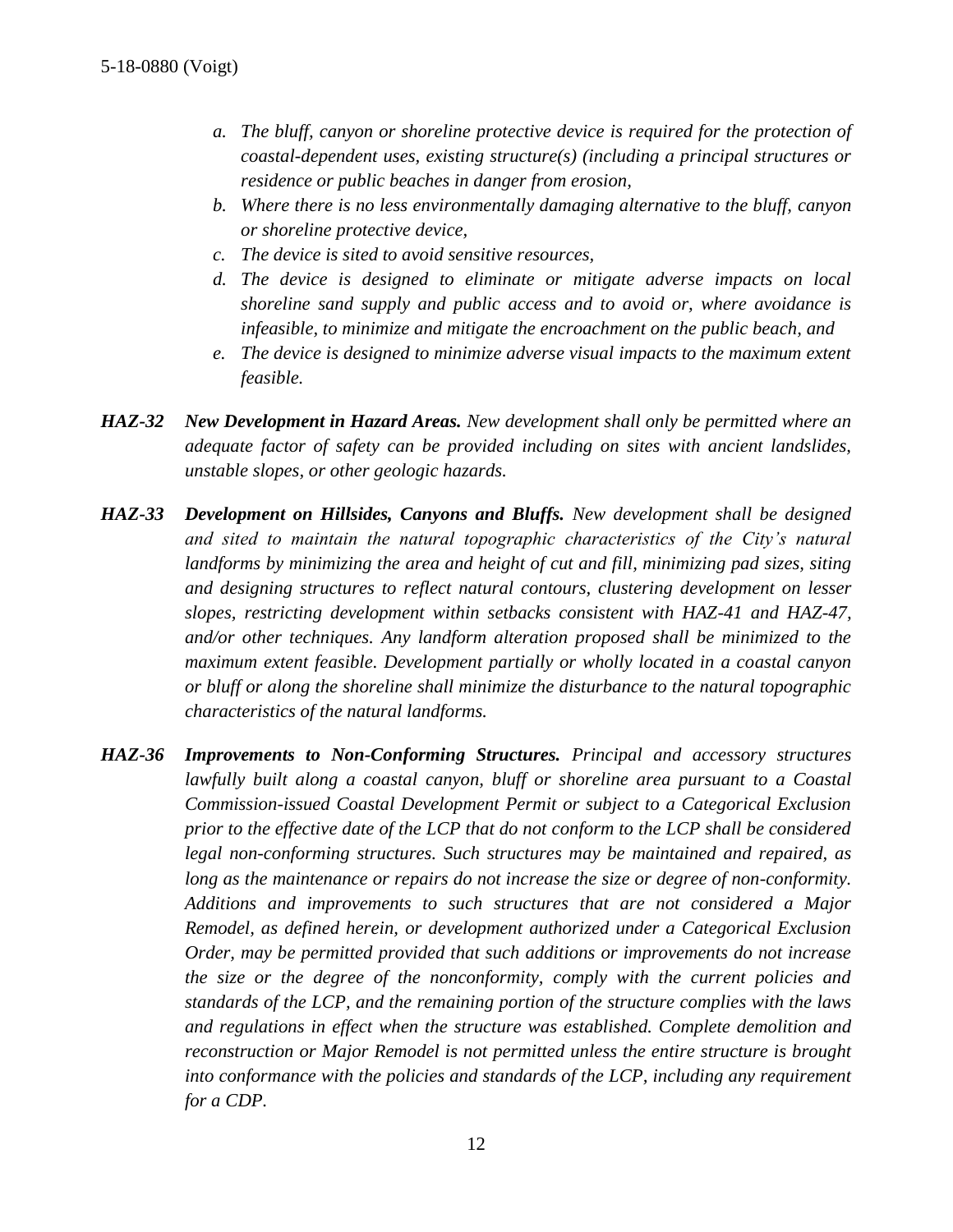- *HAZ-38 Accessory Legal Nonconforming Structures. For CDPs authorizing repair and maintenance of existing legal, non-conforming accessory structures on a shoreline, bluff or canyon lot that do not meet the shoreline, bluff or canyon setback, a condition shall be applied that requires the permittee (and all successors in interest) to apply for a CDP to remove the accessory structure(s), if it is determined by a licensed Geotechnical Engineer and/or the City, that the accessory structure is in danger from erosion, landslide, or other form of bluff or slope collapse.*
- *HAZ-45 Blufftop/Coastal Canyon Lot Drainage and Erosion. New development and redevelopment on a blufftop or coastal canyon lot shall provide adequate drainage and erosion control facilities that convey site drainage in a non-erosive manner away from the bluff/canyon edge to minimize hazards, site instability, and erosion. Drainage devices extending over or down the bluff face will not be permitted if the property can be drained away from the bluff face. Drainpipes will be allowed only where no other less environmentally damaging drain system is feasible, and the drainpipes are designed and placed to minimize impacts to the bluff face, toe, and beach.*
- *HAZ-47 Canyon Setbacks. New development or redevelopment, including principal structures and accessory structures with foundations, such as guest houses, pools, and detached garages etc., shall not encroach into coastal canyons. When there are two or more setbacks available in the standards below, the City Planner shall determine which of the setbacks shall be applied to a development based on the criteria below. Coastal Canyon Setbacks shall be set back the greater of either:*
	- *c. In accordance with house and deck/patio stringlines drawn between the nearest corners of the adjacent structures (rear corner/side of structure closest to coastal canyon). A legally permitted structure developed prior to the Coastal Act may be considered in the stringline setback when it is in character with development along the coastal canyon that has been approved under the Coastal Act with the benefit of Coastal Development Permits.*
	- *d. Ancillary improvements such as decks and patios, which are at-grade and do not require structural foundations may extend into the setback area no closer than five (5) feet to the canyon edge (as defined in Chapter 7, Definitions), provided no additional fuel modification is required that may impact native vegetation. No new or redeveloped walkways, stairs or retaining walls shall extend into the canyon beyond the required coastal canyon setback.*

*When selecting the appropriate setback from the above-referenced options, the City Planner shall consider the following factors: geology, soil, topography, existing vegetation, public views, adjacent development, safety, minimization of potential impacts to visual resources, community character, protection of native vegetation and equity.*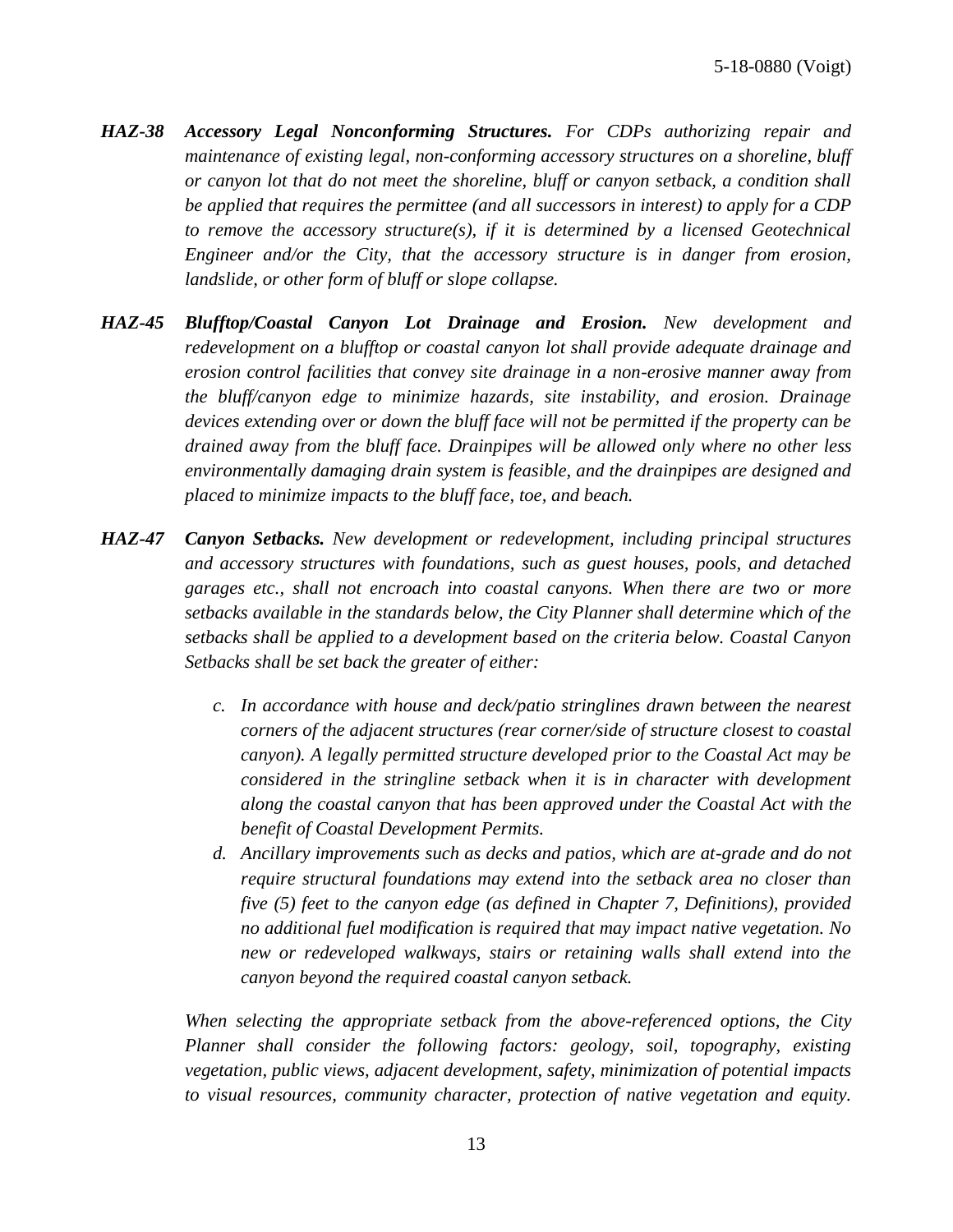*These additional factors may require increased setbacks depending on the conditions of the site and adjacent coastal resources. The development setback shall be established depending on site characteristics and determined after a site visit by a City Planner. If a greater setback is required as a result of the geotechnical review prepared pursuant to policy HAZ-8 or HAZ-9, the greater setback shall apply.* 

The proposed project is the removal of unpermitted development consisting of a 7-ft. tall concrete masonry unit (CMU) retaining wall to support the easterly side of the upper rear yard area, concrete stairs down the canyon, a series of short retaining walls, and a paved triangular shaped concrete patio area constructed in 2014 within a coastal canyon and the restoration of the canyon by reconstructing the canyon slope by conventional earthwork method to natural contours and replanting with native vegetation suitable to coastal canyon habitat. Removal of the uppermost 7-ft. tall CMU retaining wall would expose the 2004 wood retaining wall at the canyon edge. The applicant proposes to reconstruct the canyon slope (beyond the wood retaining wall) at a 2:1 gradient (horizontal to vertical) per City/County grading ordinances to achieve geologic safety of the slope (**[Exhibit 7](https://documents.coastal.ca.gov/reports/2018/6/F11e/F11e-6-2018-exhibits.pdf)**). The applicant originally proposed to maintain all of the unpermitted development; however, after ongoing discussions with staff that in staff's evaluation the unpermitted development did not comply with the policies of the Coastal Act or the City's certified Land Use Plan and therefore could not be permitted, the applicant later revised the project description to remove all the unpermitted development they had undertaken in 2014, but to replace the existing and also unpermitted wood retaining wall with a new wood retaining wall at the canyon edge.

The applicant's geologist provided research information stating that since the property was developed and the home constructed circa 1952-53, a wood retaining wall has consistently been in place at the top of the canyon slope to create a flat pad for the rear yard area and direct drainage in a controlled fashion to the street from the house pad (**[Exhibit 5](https://documents.coastal.ca.gov/reports/2018/6/F11e/F11e-6-2018-exhibits.pdf)**). Thus, the applicant argues, *"As we understand, there is major concern over urban encroachment into the coastal canyon areas where the improvements substantially alter the natural drainage, increasing erosion and visually disruption the natural habitat. We also understand that improvements constructed prior to the 1972 California Coastal Act are commonly grandfathered and allowed to remain in place, provided that they do not pose a detriment to the canyon habitat or surrounding properties."* This statement is correct in its affirmation that for development constructed prior to the Coastal Act is the Commission has allowed such pre-Coastal Act development to remain in place without a coastal development permit so long as it is not expanded or intensified to the point of constituting redevelopment or new development. Furthermore, LUP Policy HAZ-36 also allows accessory structures lawfully built along a coastal canyon that do not conform to the LCP shall be considered legal non-conforming structures and may be maintained and repaired, as long as the maintenance or repairs do not increase the size or degree of non-conformity; however, complete demolition and reconstruction (*i.e.*, new development, or redevelopment) is not permitted unless the entire structure is brought into conformance with the policies and standards of the LCP, including any requirement for a CDP (the Commission has applied this same principle for redevelopment of an existing structure when it retains permitting jurisdiction for a given project). In any case, the wood wall that is currently in place does not constitute a pre-Coastal Act structure anyway, as it was completely replaced in 2004 (thus constituting a new structure), and thus it is not existing development entitled to repair and maintenance activities.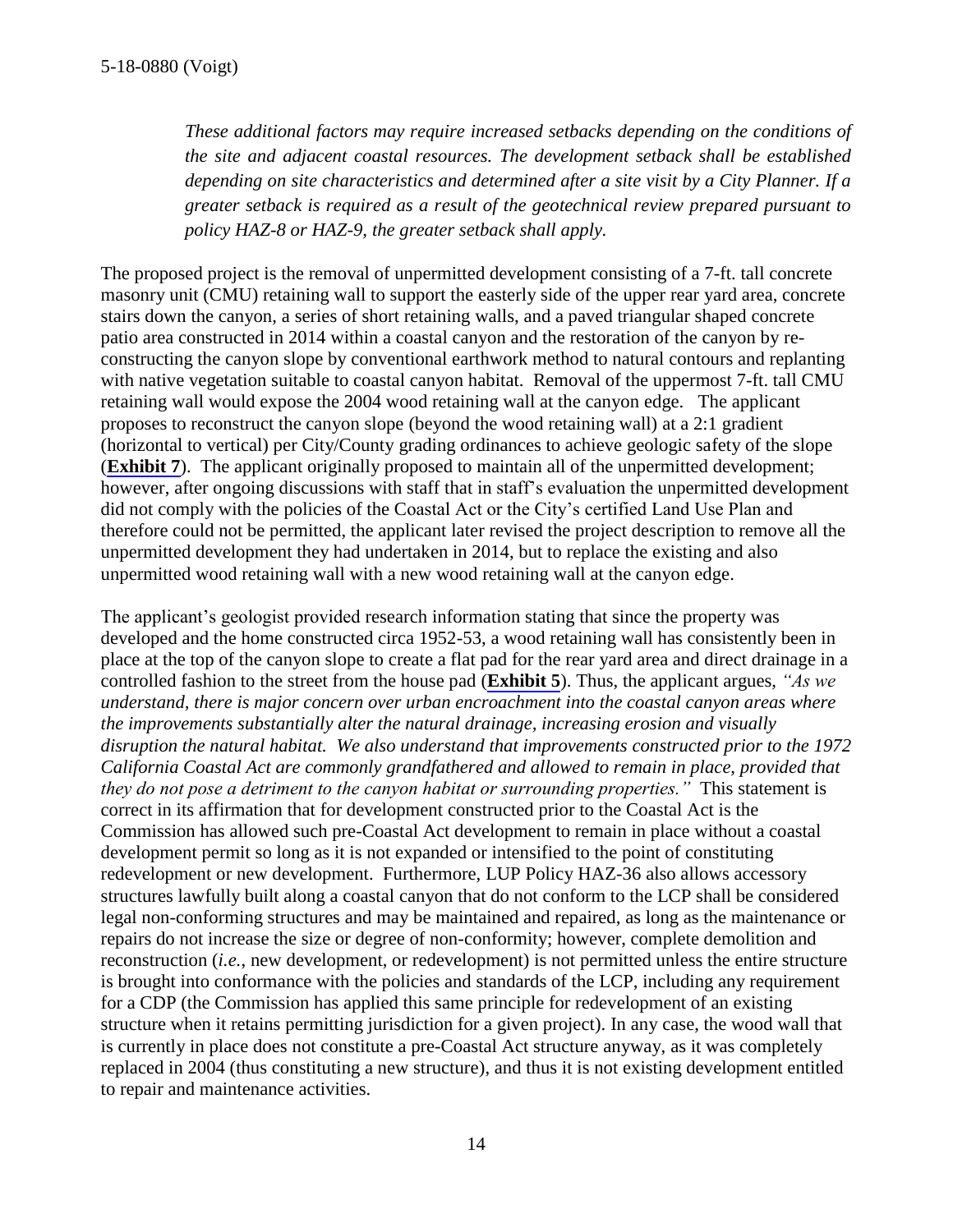Based on staff's own research, the non-conforming (due to canyon edge setback) pre-Coastal wood retaining wall at the edge of the coastal canyon was demolished and replaced in-kind circa 2004 by the previous property owner, without a Coastal Development Permit. **[Exhibit 6](https://documents.coastal.ca.gov/reports/2018/6/F11e/F11e-6-2018-exhibits.pdf)** is a 2004 photograph obtained from the Commission's South Coast Office Enforcement Division, taken during their investigation of alleged unpermitted development in the coastal canyon at the subject site, 507 W. Avenida de los Lobos Marinos. The unpermitted development was confirmed by the site visit. However, due to staffing constraints at the time, there was no follow-up and a notice of violation was not issued. Thus, the existing wood retaining wall currently in place is not pre-Coastal development but is unpermitted new development that does not comply with Coastal Act policies regarding geologic hazards or the canyon edge setbacks policy in the certified LUP.

Furthermore, Section 30235 of the Coastal Act which compels approval of retaining walls when required to protect existing structures (among other things) along the shoreline does not apply in this particular case, as the site is on a coastal canyon and not along the shoreline. The wood retaining wall simply serves to provide a flat pad for a rear yard area and according to the geologic slope stability studies provided by the applicant, a retaining wall is not necessary to protect the existing residence. In fact, a retaining wall at the canyon edge detracts from the slope stability, thus removing the retaining wall and the backfill restrained by the wall would result in higher slope factors of safety. Thus, a wood retaining wall at the proposed location is not required under Section 30235. Therefore, **[Special Condition 1](#page-4-0)** requires the applicant to revise the preliminary grading plan to also remove the unpermitted and currently non-structurally sound wood retaining wall buried behind the 7-ft. tall concrete retaining wall (already proposed to be removed); repair/reconstruct the coastal canyon edge; and provide a minimum of 5-foot canyon edge setback for any future proposed new accessory development (i.e., concrete patio, garden walls, crib walls).

Section 30253 of the Coastal Act requires permitted development to be sited and designed to minimize the alteration of natural landforms along bluffs and cliffs. The unpermitted development undertaken by the current property owner/applicant in 2014 resulted in the complete alteration of the natural coastal canyon slope through the construction of concrete retaining walls, concrete stairs and a large concrete patio near the canyon bottom all without a required coastal development permit and thus, is non-compliant with Section 30251. The purpose of this CDP application is to remove the unpermitted development and restore the natural canyon slope. The applicant provided a geotechnical report titled *"Limited Geotechnical Study and Establishment of natural Top of Canyon Slope, 507 West Avenida de los Lobos Marinos, San Clemente, California"* by TerraCosta Consulting Group dated July 3, 2018. The purpose of the report was to establish the natural top of canyon slope and evaluate the stability of the slope and improvements on the property. Geologic Cross-Sections 1-3 of the geotechnical report, included as **[Exhibit 8](https://documents.coastal.ca.gov/reports/2018/6/F11e/F11e-6-2018-exhibits.pdf)** in this staff report, identify the concrete retaining wall canyonward of the canyon edge on Cross Section 1 and right at the canyon edge on Cross Sections 2 and 3. **[Exhibit 4](https://documents.coastal.ca.gov/reports/2018/6/F11e/F11e-6-2018-exhibits.pdf)** is a detail of the concrete retaining wall depicting its location encroaching canyonward of the 2004 wood retaining wall previously built at the edge of the canyon. The proposed removal of the unpermitted development encroaching into the canyon, reconstruction of the canyon slope and revegetation with native plants suitable to a coastal canyon habitat would indeed bring the development and canyon slope site area into compliance with Coastal Act Section 30253 and the canyon protection policies of the certified LUP.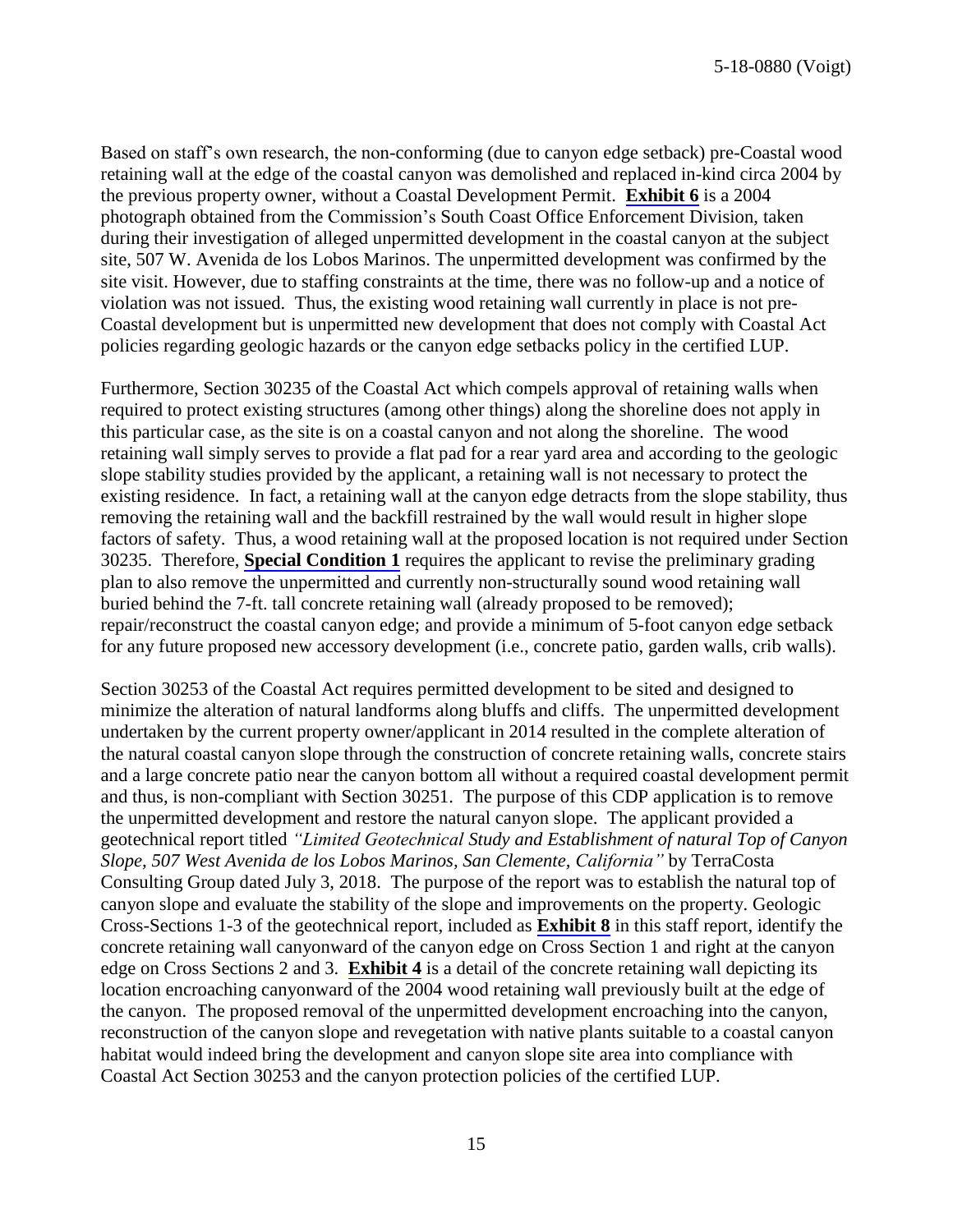Additionally, Section 30253 of the Coastal Act also requires new development to minimize risks to life and property in areas of high geologic hazard and assure stability and structural integrity, and neither create nor contribute significantly to erosion, geologic instability, or destruction of the site or surrounding area. The certified LUP identifies coastal canyons as geologic hazard areas. The applicant proposes to regrade and reconstruct the canyon slope at a 2:1 gradient (horizontal to vertical) per City/County grading ordinances to achieve geologic safety of the slope. As previously discussed, the Commission is recommending removal of the existing unpermitted, nonconforming wood retaining wall at the canyon edge for compliance with Coastal Act Section 30253. Such removal would require additional grading of the canyon slope, thus reducing the flat rear yard area and most likely require the removal of two large canary palms located at the canyon edge and supported by the uppermost retaining wall. However, ultimately, removal of the retaining wall will improve slope stability, as discussed above. **[Special Condition 1](#page-4-0)** requires the revised final plan to be certified by a licensed professional or professionals as applicable (e.g. geotechnical engineer), based on current information and professional standards to ensure that the plan is consistent with the Commission's approval and with the recommendations of any required technical reports. Furthermore, the applicant proposes, and **[Special Condition 2](#page-4-0)** requires submittal of a landscaping plan that ensures landscaped areas within the coastal canyon shall be planted and maintained for slope stability, erosion control, and habitat enhancement using accepted planting procedures, consistent with fire safety requirements.

To minimize risks to life and property the development has been conditioned to: require submittal of a final revised grading plan signed off in conformance with geotechnical recommendations by an appropriately licensed professional, for a landscaping plan that ensures the coastal canyon shall be planted and maintained for slope stability and erosion control, and to require that the landowner or and any successor-in-interest assume the risk of undertaking the development. As conditioned, the Commission finds that the development conforms to the requirements of Section 30253 of the Coastal Act regarding the siting of development in hazardous areas.

## <span id="page-15-0"></span>**D. BIOLOGICAL RESOURCES**

Section 30240(b) of the Coastal Act states:

*Development in areas adjacent to environmentally sensitive habitat areas and parks and recreation areas shall be sited and designed to prevent impacts which would significantly degrade those areas, and shall be compatible with the continuance of those habitat and recreation areas.* 

#### **City of San Clemente LUP Policies**

*RES-68 Coastal Canyons. Development on coastal canyon lots shall maintain or improve the biological value, integrity and corridor function of the coastal canyons through native vegetation restoration, control of non-native species, and landscape buffering of urban uses and development.*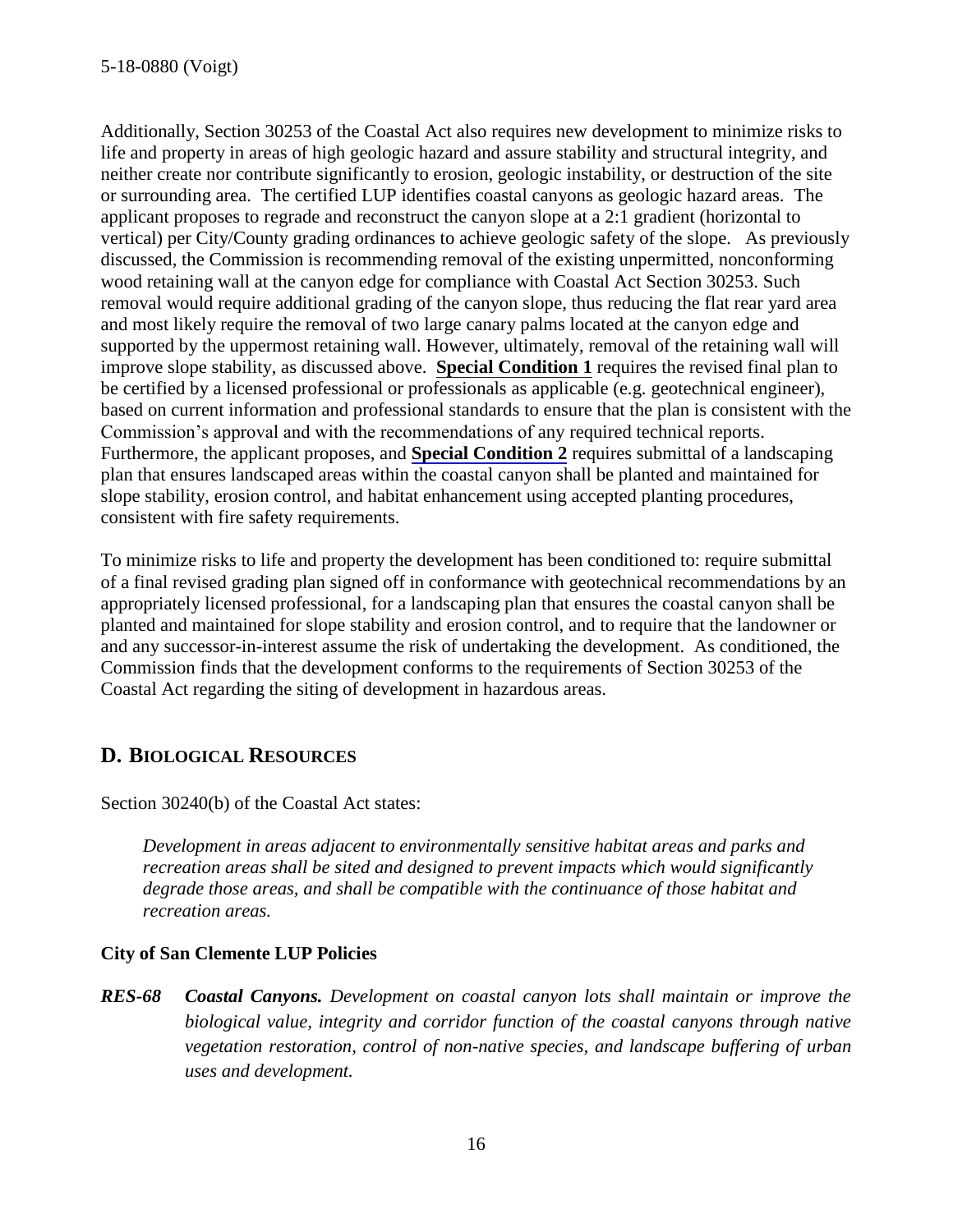- *RES-69 Coastal Canyon Areas Protection. Preserve coastal canyons as undeveloped areas intended to be open space through implementation of appropriate development setbacks.*
- *RES-70 Coastal Canyon Resources. Protect and enhance coastal canyon resources by restricting the encroachment of development, incompatible land uses and sensitive habitat disturbance in designated coastal canyon areas. Prohibit development and grading that adversely alters the biological integrity of coastal canyons, the removal of native vegetation and the introduction of non-native vegetation.*
- *RES-71 Drainage Devices. Drainage devices on coastal bluffs and canyon lots shall be directed to frontage roads away from the bluff or canyon slopes. Exceptions shall only be made when 100 percent site drainage to the street is not practical, to be determined by the City, based on the design of the structure and the ability to drain all water to the street. In this case, the amount of site drainage to the street shall still be maximized. Drainpipes are to be designed and placed to minimize impacts, including landform alteration and visual impacts. When extensions are made to existing drainpipes, the entire length of pipe shall be analyzed to ensure the drain system minimizes impacts to the bluff or canyon. Adequate visual impact mitigation may include coloration of the original pipe, painting of the pipe to blend with natural surroundings, screening of the pipe using vegetation and other natural land features, or any other method deemed appropriate.*
- *RES-72 Native Landscaping. Drought-tolerant native landscaping specific to the habitat type/vegetation community is required in coastal canyon and bluff areas, to reduce erosion and maintain natural open space areas. Invasive plant species are prohibited in all landscaping.*
- *RES-87 Native Trees. Encourage the planting of Native California trees where their use is aesthetically, horticulturally and ecologically appropriate. Examples of potentially appropriate species include Coast Live Oak, California Sycamore and White Alder.*

Existing unpermitted development extends beyond the coastal canyon edge where the protection and enhancement of habitat values is sought. Development at the top of canyon along the Los Lobos Marinos coastal canyon consists entirely of residential development. The configurations of these residential lots extend down the canyon slope, in many cases all the way down to the canyon bottom. In this particular coastal canyon, there is a natural stream at the canyon bottom. The subject property extends midway down the canyon slope, but does not include the stream. The City of San Clemente Certified LUP includes the coastal canyon at the subject site and adjacent vicinity as Potential Sensitive Habitat in Figure 4-2-B of the certified Land Use Plan (**[Exhibit](https://documents.coastal.ca.gov/reports/2018/6/F11e/F11e-6-2018-exhibits.pdf) 10**).

The LUP reads,

*"Several natural communities designated rare by CDFW occur in the City of San Clemente. Potential areas supporting sensitive habitat are shown on Figures 4-2 (A thru D).*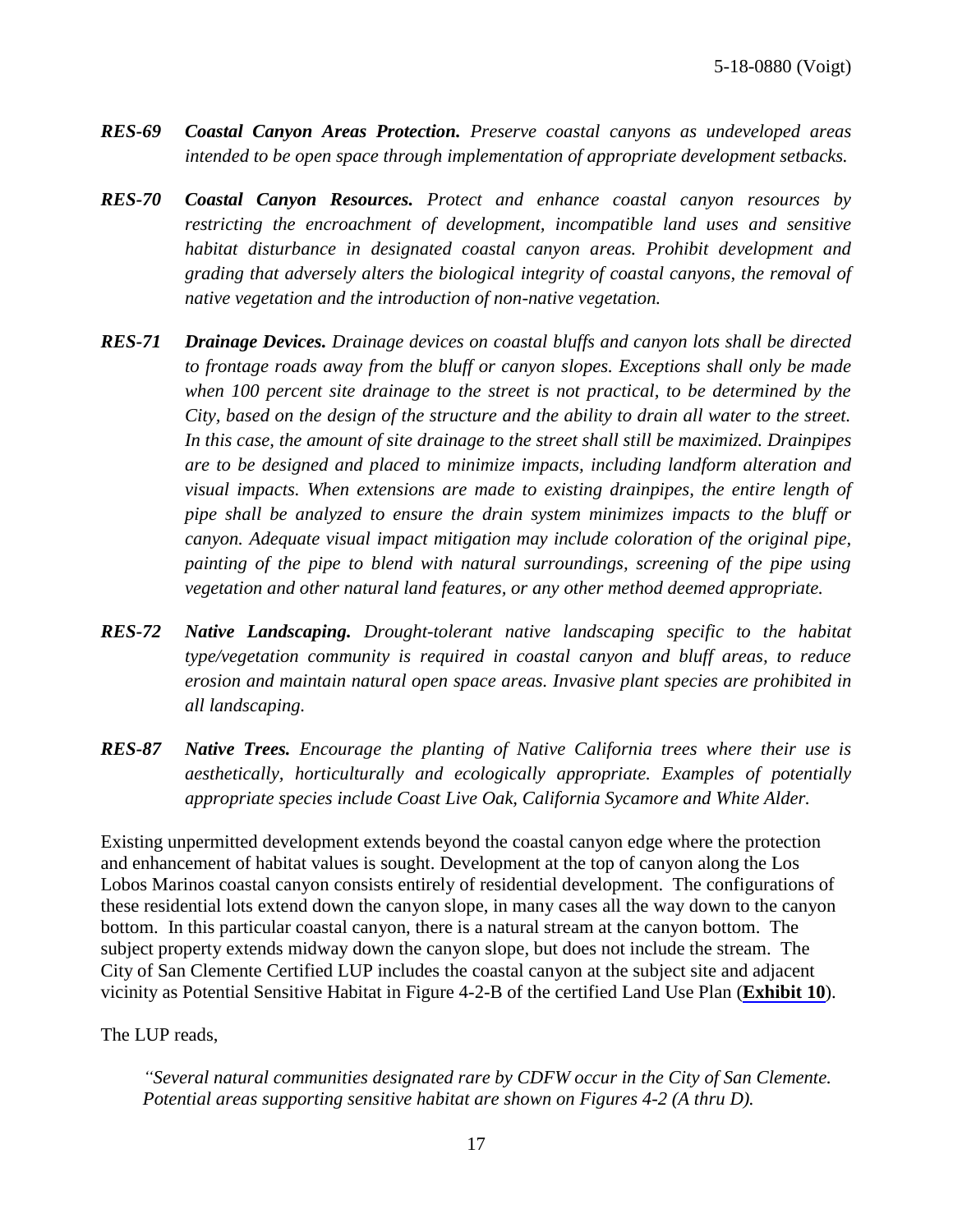*Development projects in or adjacent to these potential sensitive habitat areas will require site specific focused surveys to determine if ESHA exists, evaluate potential impacts, and determine appropriate setbacks. In the City, potentially sensitive habitat areas include, but are not limited to, the following:* 

- *a. Coastal scrub communities.*
- *b. Coastal canyons and bluffs/coastal bluff scrub.*
- *c. Native grasslands.*
- *d. Creek/stream and associated riparian habitat.*
- *e. Monarch butterfly aggregation sites, including autumnal and winter roost sites and related habitat areas.*
- *f. Wetlands, including vernal pools and emergent wetlands.*

Furthermore, San Clemente's certified LUP policies advocate the preservation of native vegetation and discourages the introduction of non-native vegetation in coastal canyons and along coastal bluffs. While no rare or endangered species have previously been reported to exist within this section of coastal canyon on a site-specific review, the City's policies aim to preserve coastal canyons as undeveloped areas intended to be open space through implementation of appropriate development setbacks with the objective of protecting and enhancing coastal canyon resources by restricting the encroachment of development, incompatible land uses, and sensitive habitat disturbance. Similarly, Coastal Act policies aim to prevent impacts which would significantly degrade ESHA and areas adjacent to ESHA, and ensure that development shall be compatible with the continuance of those habitat areas. Decreases in the amount of native vegetation along the coastal canyons due to displacement by development and, in this case, unpermitted development in conflict with Coastal Act and local LUP policies, has resulted in cumulative adverse impacts upon the habitat value of the coastal canyons.

The applicant proposes to resolve the unpermitted development through this Coastal Development Permit Application to demolish the unpermitted development, restore the canyon slope, and restore the native vegetation of the canyon. Furthermore, the applicant proposes, and **[Special Condition 2](#page-4-0)** requires submittal of a landscaping plan that ensures landscaped areas within the coastal canyon shall be planted and maintained for slope stability, erosion control, and habitat enhancement using accepted planting procedures, consistent with fire safety requirements. To minimize the need for irrigation and minimize encroachment of non-native plant species into adjacent or nearby native plant areas, all landscaping shall be required to consist only of drought tolerant and non-invasive plants native to coastal Orange County and appropriate to the coastal canyon vegetation communities.

As conditioned, the development will not result in significant degradation of adjacent canyon habitat and is compatible with the continuance of those habitat areas and is consistent with the policies of section 30240(b) of the Coastal Act and the certified LUP.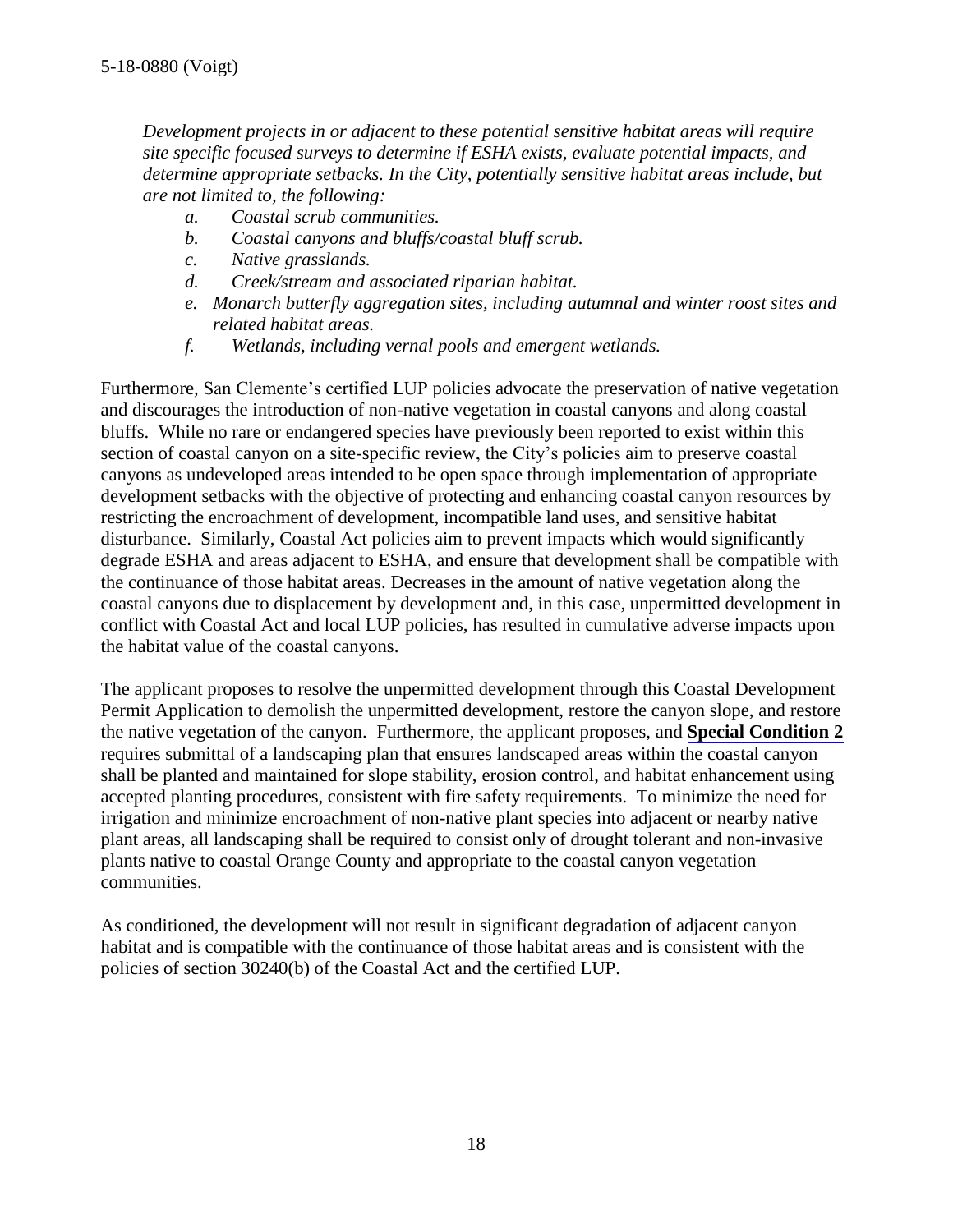#### <span id="page-18-0"></span>**D. WATER QUALITY**

#### Section 30230 of the Coastal Act states:

*Marine resources shall be maintained, enhanced, and where feasible, restored. Special protection shall be given to areas and species of special biological or economic significance. Uses of the marine environment shall be carried out in a manner that will sustain the biological productivity of coastal waters that will maintain healthy populations of all species of marine organisms adequate for long-term commercial, recreational, scientific, and educational purposes.*

#### Section 30231 of the Coastal Act states:

*The biological productivity and the quality of coastal waters, streams, wetlands, estuaries, and lakes appropriate to maintain optimum populations of marine organisms and for the protection of human health shall be maintained and, where feasible, restored through, among other means, minimizing adverse effects of waste water discharges and entrainment, controlling runoff, preventing depletion of ground water supplies and substantial interference with surface water flow, encouraging waste water reclamation, maintaining natural vegetation buffer areas that protect riparian habitats, and minimizing alteration of natural streams.*

- *RES-27 Xeriscape Planting to Conserve Water. To conserve water, the City shall require new development to use drought-tolerant non-invasive landscaping with an average plant factor of 0.5 of Reference Evapotranspiration (ETo), and shall encourage the use of California Native plantings in new and existing development.*
- *RES-32 Maintain or Enhance Natural Drainage Features. Development shall be planned, sited, and designed to protect the absorption, purification, and retention functions of natural drainage features (e.g., stream corridors, drainage swales, topographical depressions, floodplains, and wetlands) that exist on the site. Where feasible, drainage plans shall be designed to complement and utilize existing drainage patterns and features, conveying drainage from the developed area of the site in a non-erosive manner with appropriate treatment. Disturbed or degraded natural hydrologic features shall be restored, where feasible.*
- *RES-37 Timing of Grading. In high erosion areas (such as development adjacent to canyon or bluff slopes), the City in approving development projects, shall minimize non-emergency earth-moving operations during the rainy season (extending from October 1 to April 30), whenever feasible. If the City approves grading during the rainy season appropriate BMPs shall be implemented.*

The proposed development, consisting of demolition of concrete structures within the canyon and grading of the canyon slope earth materials has a potential for a discharge of polluted runoff from the project site into coastal waters both during construction and post-construction. Due to these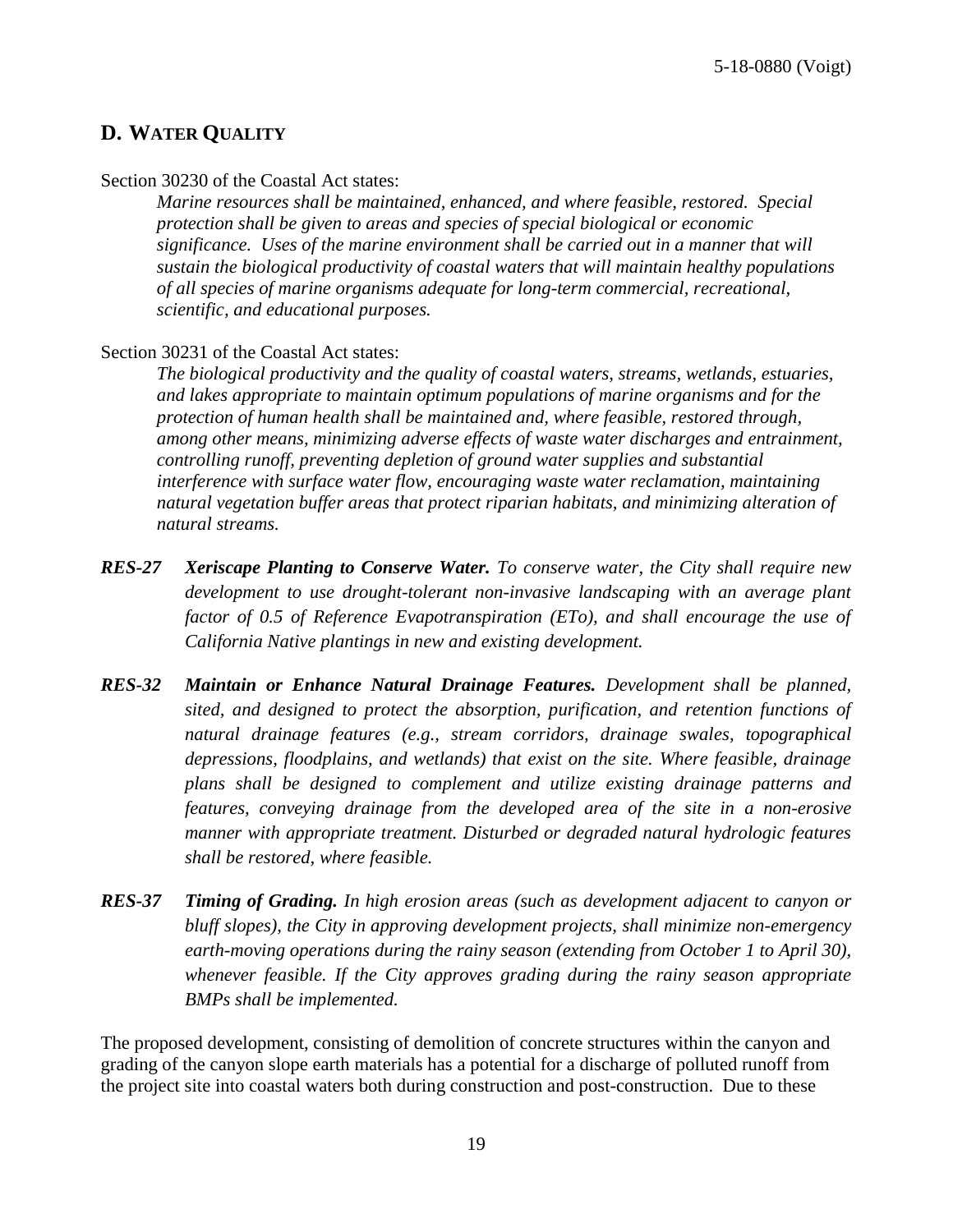risks, the Commission imposes **[Special Conditions 3](#page-6-0) and 4,** which requires the applicant to comply with construction-related requirements related to storage of construction materials, mechanized equipment and removal of construction debris and to avoid grading activities during the rainy season.

Other sources of polluted runoff could include runoff from impervious surface on the lot and/or over-watering, which sometimes occurs from installation of landscaping with a high water demand. Plants with a high-water demand are typically not well-suited to the Mediterranean climate of southern California, and therefore often require intense fertilization and application of pesticides/herbicides as a maintenance regime, in addition to regular irrigation. Thus, this type of landscaping can add pollutants to both dry weather and stormwater runoff. Therefore, the use of drought tolerant plants or low-maintenance landscaping is a preferred alternative.

The applicant proposes, and the Commission requires through **[Special Condition 2](#page-4-0)** submittal of a landscaping plan that ensures landscaped areas within the coastal canyon shall be planted and maintained for slope stability, erosion control, and habitat enhancement using accepted planting procedures, consistent with fire safety requirements. To minimize the need for irrigation and minimize encroachment of non-native plant species into adjacent or nearby native plant areas, all landscaping shall only consist of drought tolerant and non-invasive plants native to coastal Orange County and appropriate to the habitat type. Furthermore, native, drought tolerant plants are required because they require little to no watering once they are established (1-3 years), they have deep root systems that tend to stabilize the soil, and are spreading plants that tend to minimize erosion impacts of rain and water run-off, thus continuing to maintain the natural plant communities.

Combined with the proposed use of non-invasive drought tolerant vegetation to reduce water runoff discharged from the site, the project will minimize the project's adverse impact on coastal waters to such an extent that it will not have a significant impact on marine resources, biological productivity or coastal water quality. Therefore, the Commission finds that the proposed development, as conditioned, conforms to Sections 30230 and 30231 of the Coastal Act regarding the protection of water quality to protect marine resources, promote the biological productivity of coastal waters and to protect human health.

### <span id="page-19-0"></span>**E. SCENIC AND VISUAL RESOURCES**

Section 30251 of the Coastal Act pertains to visual resources. It states:

*The scenic and visual qualities of coastal areas shall be considered and protected as a resource of public importance. Permitted development shall be sited and designed to protect views to and along the ocean and scenic coastal areas, to minimize the alteration of natural land forms, to be visually compatible with the character of surrounding areas, and, where feasible, to restore and enhance visual quality in visually degraded areas.* 

The proposed development is located on a private coastal canyon parcel on W. Avenida de los Lobos Marinos designated as Residential Low Density in the City's certified Land Use Plan (LUP).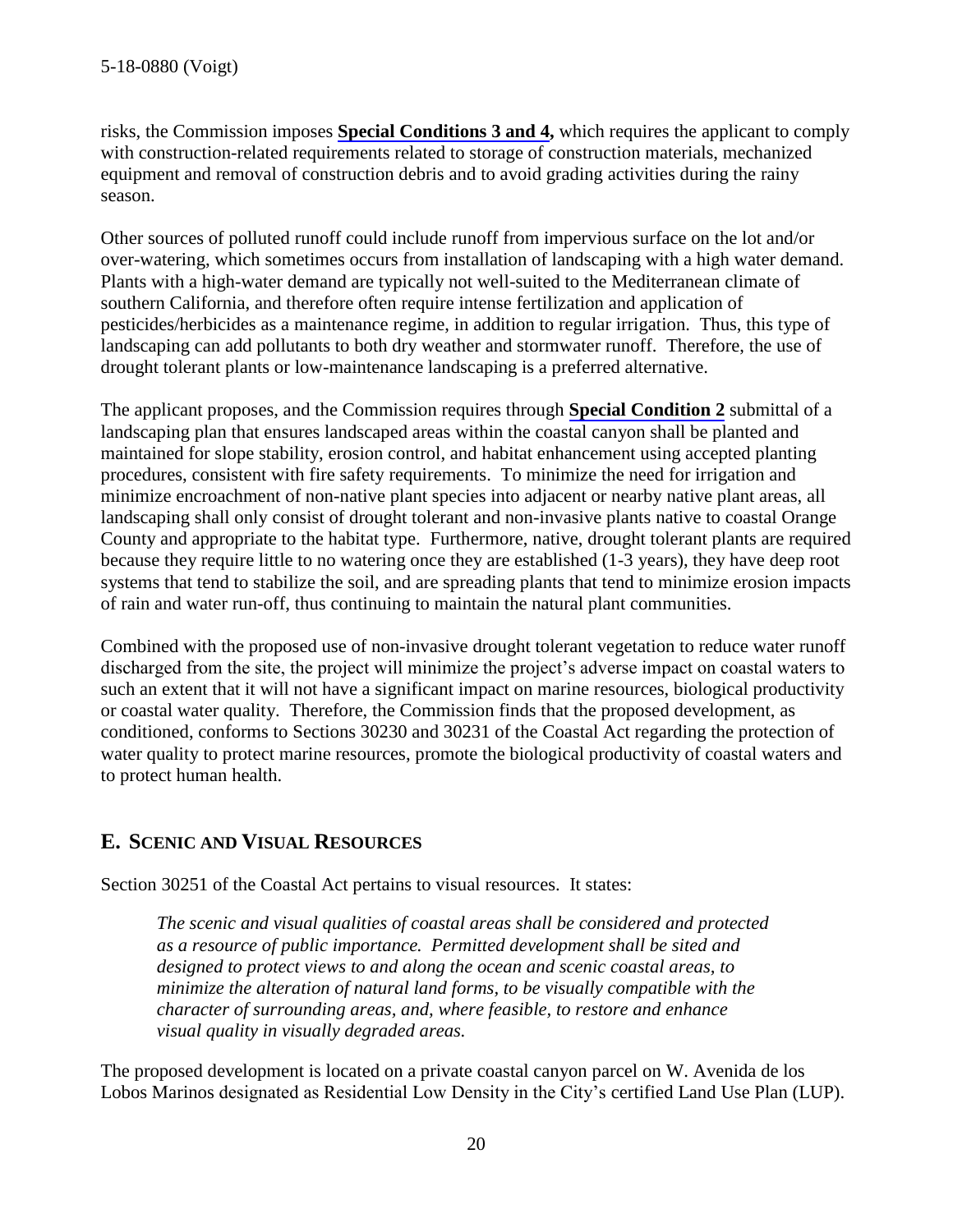Public views of the Los Lobos Marinos coastal canyon are available along W. Avenida San Antonio, a public street across the coastal canyon. The subject site is visible from this public street vantage point. Both of these streets are classified residential streets, as opposed to more heavily transited collector or arterial roads. Thus, neither is identified as a scenic corridor in the City's certified LUP. There are no public trails, public parks, or other such public vantage points with direct views of the coastal canyon through the subject site from W. Avenida del Los Lobos Marinos.

Section 30251 of the Coastal Act requires that the scenic and visual qualities of coastal areas be protected and where feasible to be restored and enhanced. As the applicant proposes the demolition of highly visible concrete structures encroaching down into the coastal canyon and reconstruction of the natural canyon slope, this new development will serve to restore and enhance visual quality in visually degraded areas and will result in a project that is visually compatible with the character of the neighborhood in this area. As further conditioned for removal of all unpermitted development in the canyon (including the 2004 wooden retaining wall) and restoration of the canyon slope, the Commission finds the proposed development consistent with Section 30251 of the Coastal Act.

#### <span id="page-20-0"></span>**F. PUBLIC ACCESS AND RECREATION**

Section 30212(a)(2) of the Coastal Act states, in pertinent part:

*(a) Public access from the nearest public roadway to the shoreline and along the coast shall be provided in new development projects except where:*

*(2) adequate access exists nearby* 

Section 30604(C) of the Coastal Act requires that permit applications between the first public road and the shoreline of any body of water within the coastal zone shall include a public access and recreation finding. The proposed development is located between the sea and the first public road (South Ola Vista). The nearest vertical coastal access and access to the Coastal Trail and public beach is available at the Lost Winds Access Point, a ten-foot wide public easement between two private residences consisting of a dirt path that leads from the street down the steep bluff slope located approximately 400 yards southwest of the subject site.

The proposed development is located between the sea and the first public road; however, it will not impact public access either directly or indirectly to the ocean. The project site is currently developed with a single-family residence and the proposed removal of unpermitted accessory development within a coastal canyon will not result in any intensification of use resulting in public access impacts. The development will not create adverse impacts, either individually or cumulatively, on public access and will not block public access from the first public road to the shore. Furthermore, adequate coastal access exists nearby. Therefore, the Commission finds that the proposed development is consistent with Section 30212 of the Coastal Act.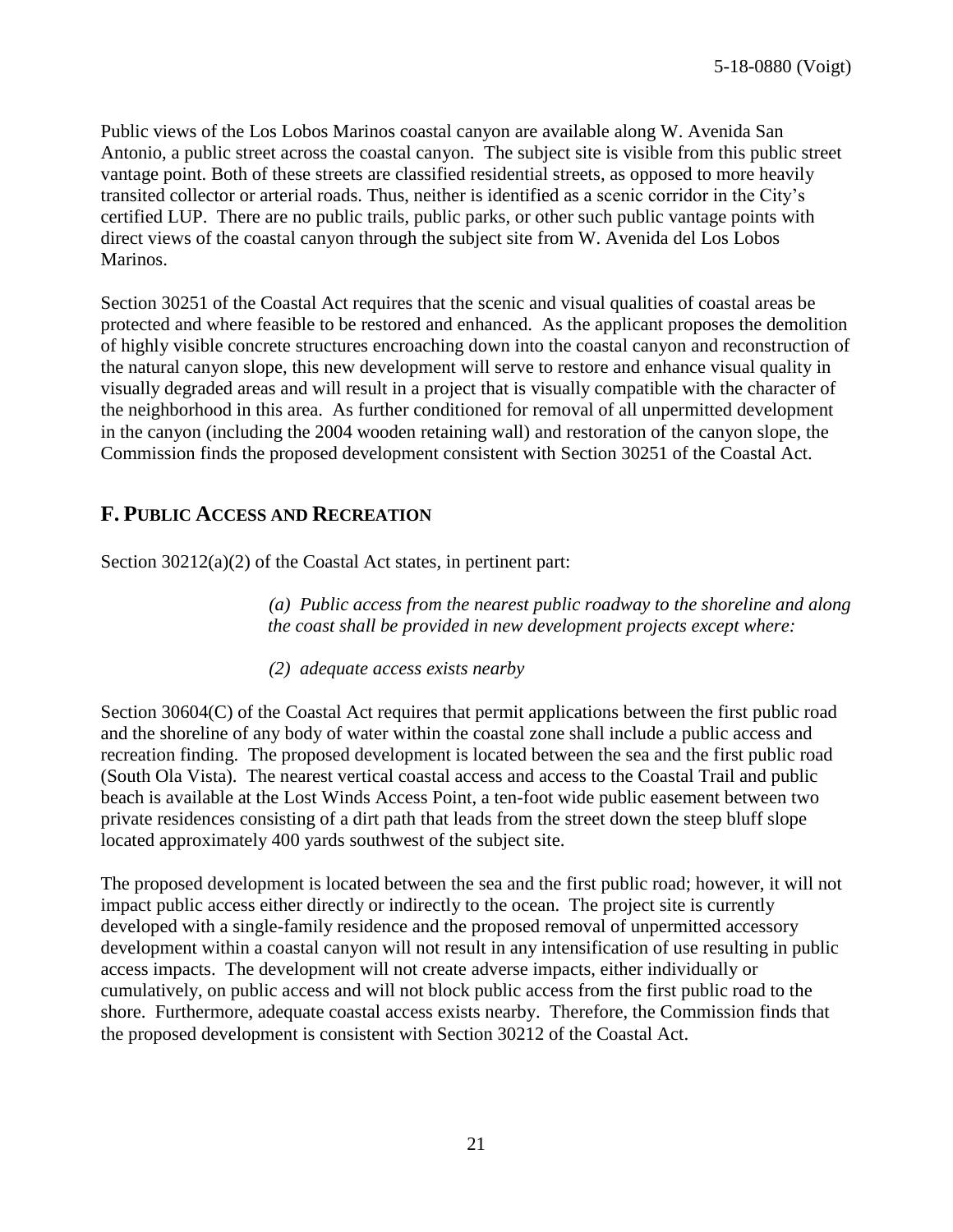### <span id="page-21-0"></span>**G. UNPERMITTED DEVELOPMENT**

Development has occurred on the subject site without benefit of the required coastal development permit, including construction of a 7-ft. tall concrete retaining wall, concrete steps, lower concrete retaining wall, triangular shaped concrete patio, wood retaining wall built circa 2004, and wood fence located toward the bottom of the canyon. All work occurred on a coastal canyon slope, beyond the edge of the coastal canyon and between the first public road and the sea. Consequently, even if it were considered to be the sort of improvement that is normally associated with a singlefamily residence, the work that was undertaken constitutes development that requires a coastal development permit application.  $(14 \text{ CCR } \S 13250(b)(4))$ .

On May 23<sup>rd</sup>, 2019, Commission enforcement staff sent the applicant a Notice of Violation letter that identified the unpermitted development described above and confirmed that the applicant had agreed, in communications with Commission staff, to undertake removal of all unpermitted development described above (except for the 2004 wooden retaining wall, which the Commission is herein requiring removal of as a condition of approval of this CDP) and restoration of the site to its pre-violation condition as part of the proposed project. Accordingly, **[Special Condition 1](#page-4-0)** requires submittal of a final revised grading plan showing removal of all unpermitted development including a 7-ft. tall concrete retaining wall, concrete steps, lower concrete retaining wall, and a triangular shaped concrete patio, wood retaining wall built circa 2004, and a wood fence located toward the bottom of the canyon. Additionally, **[Special Condition 2](#page-4-0)** requires submittal of a landscaping plan to ensure the restoration of the canyon's habitat value after removal of the unpermitted development.

Furthermore, to ensure that the unpermitted development components of this application are resolved in a timely manner, **[Special Condition 7](#page-8-2)** requires that the applicant satisfy all conditions of this permit which are prerequisite to the issuance of this permit within 60 days of Commission action. The Executive Director may grant additional time for good cause.

Although development has taken place prior to submission of this permit application, consideration of the permit application by the Commission has been based solely on the consistency of the proposed development with the policies of Chapter 3 of the Coastal Act. The certified San Clemente Land Use Plan was used as guidance by the Commission in reaching its decision. Approval of this permit does not constitute a waiver of any legal action with regard to the alleged unpermitted development, nor does it constitute admission as to the legality of any development undertaken on the subject site without a coastal development permit. Approval of this application pursuant to the staff recommendation, issuance of the permit, and the applicant's subsequent compliance with all terms and conditions of the permit will result in resolution of the above described violations going forward.

## <span id="page-21-1"></span>**H. LOCAL COASTAL PROGRAM (LCP)**

Section 30604(a) of the Coastal Act provides that the Commission shall issue a coastal permit for development in an area with no certified Local Coastal Program ("LCP") only if the project will not prejudice the ability of the local government having jurisdiction to prepare an LCP that conforms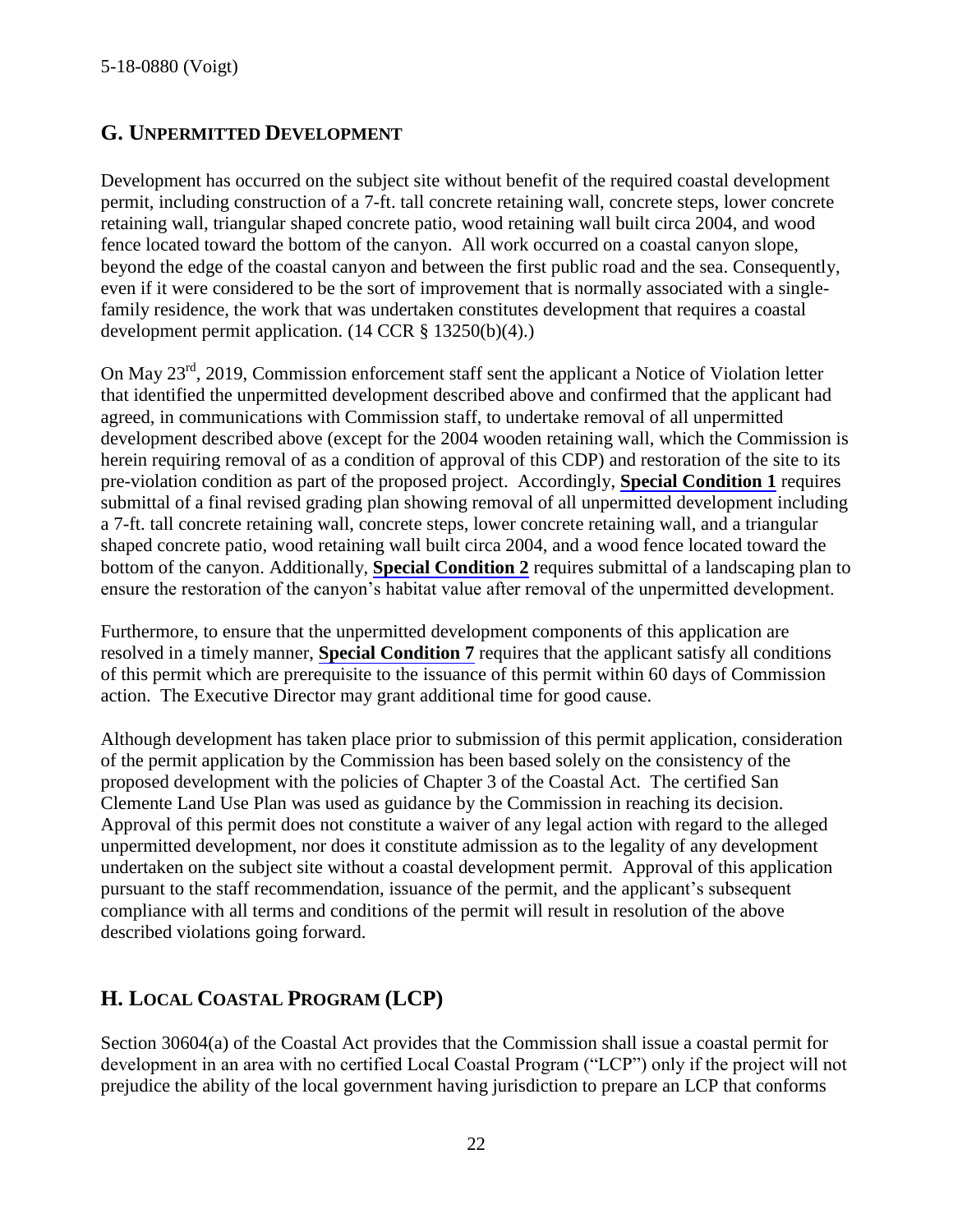with Chapter 3 policies of the Coastal Act. The Commission certified the Land Use Plan (LUP) for the City of San Clemente on May 11, 1988, and certified an amendment approved in October 1995. On April 10, 1998, the Commission certified with suggested modifications the Implementation Plan (IP) portion of the Local Coastal Program. The suggested modifications expired on October 10, 1998. The City re-submitted on June 3, 1999, but withdrew the submittal on October 5, 2000. Most recently in 2018, the City certified an LUP amendment for a comprehensive update of the LUP. The City is currently also working on resubmittal of an IP, however, at this time the City has no certified LCP.

As conditioned, the proposed development is consistent with the policies contained in the certified Land Use Plan regarding public access, recreation, and environmental protection and the policies in Chapter 3 of the Coastal Act. Therefore, approval of the proposed development will not prejudice the City's ability to prepare a Local Coastal Program for San Clemente that is consistent with the Chapter 3 policies of the Coastal Act as required by Section 30604(a).

## <span id="page-22-0"></span>**I. CALIFORNIA ENVIRONMENTAL QUALITY ACT (CEQA)**

Section 13096 of Title 14 of the California Code of Regulations requires Commission approval of Coastal Development Permits to be supported by a finding showing the permit, as conditioned, to be consistent with any applicable requirements of the California Environmental Quality Act (CEQA). Section 21080.5(d)(2)(A) of CEQA prohibits a proposed development from being approved if there are feasible alternatives or feasible mitigation measures available which would substantially lessen any significant adverse effect which the activity may have on the environment.

The City of San Clemente is the lead agency for purposes of CEQA compliance. As determined by the City, this project is statutorily exempt from CEQA. The Commission has conditioned the proposed project in order to ensure its consistency with Coastal Act requirements regarding public access and resource protection by lessening any potentially significant adverse impacts which the activity may have on the environment to a level of less than significance. These special conditions are: **1) Submittal of Final Revised Grading Plan; 2) Landscaping Plan; 3) Construction Phase [BMPs; 4\) Construction and Pollution Prevention Plan; 5\) Future Improvements; 6\)](#page-4-0)  Assumption of Risk; and 7) Condition Compliance.**

There are no other feasible alternatives or mitigation measures available which will lessen any significant adverse impact the project would have on the environment. Therefore, the Commission finds that the proposed project, as conditioned to mitigate the identified impacts, is the least environmentally damaging feasible alternative and can be found consistent with the requirements of the Coastal Act to conform to CEQA.